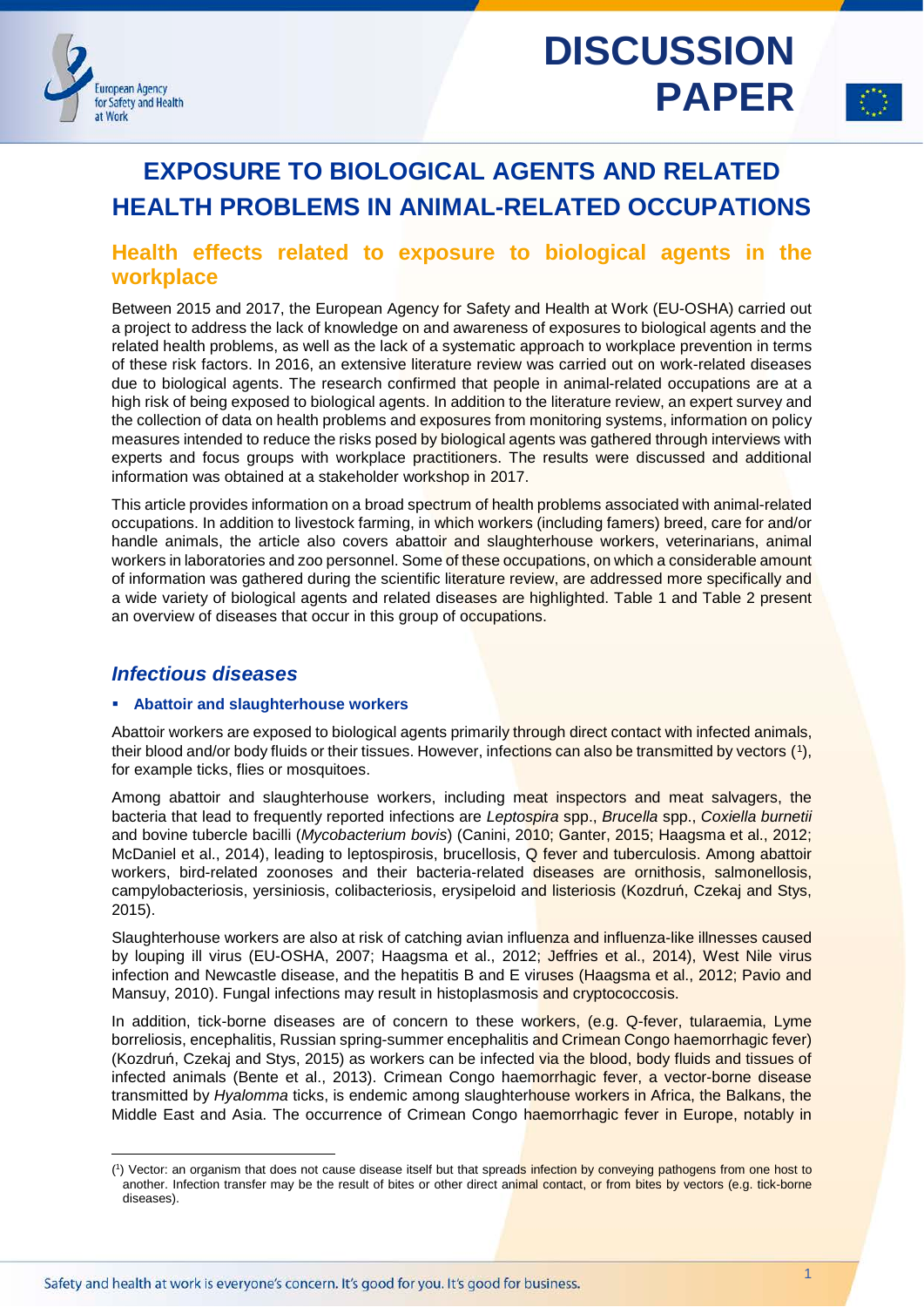Spain and Portugal, has also been confirmed by the presence of the *Hyalomma* tick in these countries, together with virological or serological evidence, indicating a wider spread of the disease.

### **Livestock farming**

People who work with livestock may be exposed to animal hair and dander, animal fluids (blood, urine, milk, etc.), animal feed, animal-related parasites and microorganisms found in these sources. The variety of activities involved in agricultural work and the consequential exposure of workers to a diverse range of biological agents results in the prevalence of various work-related diseases in this sector. These range from outbreaks of infectious diseases such as zoonoses (e.g. Q-fever) to the health problems resulting from the inhalation of organic dust: annual lung function decline, organic dust toxic syndrome (COPD) and respiratory disease with lower forced expiratory volume.

Bacterial infections that occur frequently in farming are leptospirosis, Q-fever and tuberculosis (Adler and de la Peña Moctezuma, 2010; Dorko, Rimárová and Pilipčinec, 2012; Dutkiewicz et al., 2011; Ganter, 2015; Haagsma et al., 2012; Honarmand, 2012; Morrissey, Cotton and Ball, 2014). The major exposure route for animal farmers resulting in infections is through the inhalation of aerosols from urine, faeces and birth by-products. Furthermore, exposure to meticillin-resistant *Staphylococcus aureus* (MRSA) is a bacterial risk of concern (Doyle, Hartmann and Lee Wong, 2012; EU-OSHA, 2007; Guardabassi et al., 2013; Montano, 2014; Stefani et al., 2012). It is an issue in pig farming in particular, as MRSA can be transferred from pigs to humans.



In the agricultural context, the virus infections that are referred to the most are hepatitis E among pig farmers (De Schryver et al., 2015; Dungan, 2010; Haagsma et al., 2012; Lewis, Wichmann and Duizer, 2010; Pavio and Mansuy, 2010; Sayed et al., 2015; Wilhelm et al., 2011;) and swine and avian influenza among pig and poultry farmers (Dungan, 2010; Dutkiewicz et al., 2011; EU-OSHA, 2009; Gangurde et al., 2011; Haagsma et al., 2012; Jeffries et al., 2014; Kozdruń, Czekaj and Stys, 2015; Trajman and Menzies, 2010).

Storage facilities on farms may also be infested by animals that carry viruses. An example is the bank vole, a rodent that may cause the disease nephropathia epidemica or epidemic nephropathy, a recognised occupational disease in the farming sector of some countries. This is a type of viral haemorrhagic fever with renal syndrome caused by the Puumala virus, which is found predominantly in Scandinavia and Finland, although it has also been reported elsewhere in northern Europe, Poland and Russia. The bank vole is the reservoir for the virus, which humans contract by inhaling aerosolised vole droppings.

Relatively few fungal infections in agricultural workers were

identified in the reviewed literature. Onychomycosis (nail infections), sycosis (inflammation of hair follicles, especially of the beard area) and suppurating tinea kerion (fungal ringworm infection of the hair follicles of the scalp (and occasionally the beard)) are mentioned by EU-OSHA (2008) and dermatomycoses by Seyfarth and Eisner (2010).

In central and eastern Europe, cases of human dirofilariasis, a parasitic disease caused by the species *Dirofilaria repens* and *Dirofilaria immitis* and transmitted by mosquitoes, are noted as an emerging zoonosis by Dutkiewicz et al. (2011). No vulnerable groups were identified.

### **Pet shop workers**

Halsby et al. (2014) reviewed the zoonotic risks from pet shops. Pet shops can be the focus of very large outbreaks of disease, transmitted from animal to animal and then through several owners or visitors. Bacterial, viral and fungal diseases were identified, and ranged in severity from mild to life threatening. Salmonellosis and psittacosis were the most commonly documented diseases, however more unusual infections such as tularemia were also identified. Many related to infections in pet shop workers. The animals involved in the transmission of these infections included birds, mammals and rodents, and covered both common household pets, such as dogs and cats, and more exotic creatures, such as iguanas and prairie dogs. Some zoonotic infections were associated with a variety of different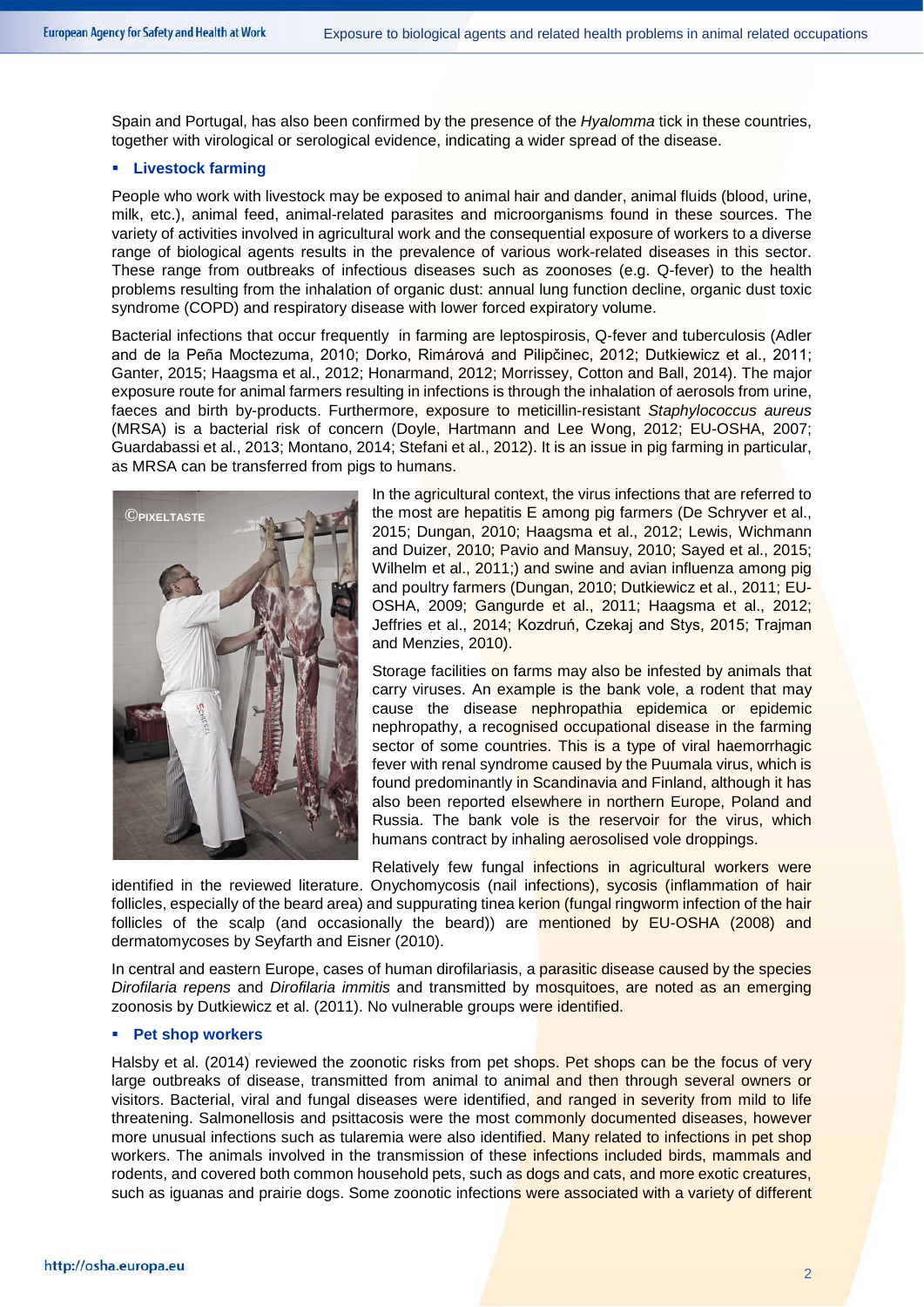companion animals (e.g. salmonellosis), whereas others were associated with only a narrow range of species (e.g. psittacosis).

### **Veterinarians**

Veterinarians and their assistants are at increased risk of a broad spectrum of diseases, as they are frequently exposed to animals carrying (infectious) biological agents. The infection may be transferred by bites or other direct animal contact or by vector bites (e.g. tick-borne diseases). Well-known infections are caused by exposure to swine or avian influenza virus, *Brucella* spp., *Bartonella henselae*, *Campylobacter* spp., *Chlamyodphila psitacci*, *Clostridium tetani*, *Coxiella burnettii*, *Pasteurella multocida*, *Salmonella* spp., and *Toxoplasma gondii* (Haagsma et al., 2012), as well as to MRSA (Doyle, Hartmann and Lee Wong, 2012; Guardabassi et al., 2013; Haagsma et al., 2012). There are many other bacteria-, virus-, fungi- or vector-related infections (Breitschwerdt et al., 2010; Canini, 2010;; Dutkiewicz et al., 2011; Ganter, 2015; Hardin, Crandall and Stankus, 2011;;; McDaniel et al., 2014; Montano, 2014; Samadi, Wouters and Heederik, 2013; Seyfarth and Eisner, 2010; Stewardson and Grayson, 2010; Wang, Chang and Riley, 2010<sup>2</sup>.).



Increased risks are reported due to climate change because the geographical range of certain biological agents is expanding. This was reported for the agents causing Rift Valley fever, yellow fever, malaria, dengue fever and chikungunya (Applebaum et al., 2016). Moreover, an increasing number of Bartonella species have been identified as zoonotic pathogens, transmitted by animal bites and scratches, arthropods and even needlestick injuries (Breitschwerdt et al., 2010). Infections due to the fungus *Sporothrix schenckii* (inducing sporotrichosis) in veterinarians is

reported as a new risk category, as zoonotic transmission has been described in isolated cases or in small outbreaks (Barros et al., 2011).

Zoonotic diseases account for up to 30 % of cases of occupational illnesses reported in zoos in India among zoo and wildlife veterinarians (Chethan Kumar et al., 2013), and, although the situation in India may be different, because of worldwide breeding programmes, veterinarians in European zoos may also be exposed to exotic biological agents.

### **Overview of infectious agents**

An overview of the biological agents and related infectious diseases in animal-related occupations is presented in [Table 1.](#page-2-0) For some biological agents, the potential for vector transmission is indicated.

<span id="page-2-0"></span>**Table 1: Overview of reported occupations, biological agents (including allergenic agents) and related diseases in animal-related occupations, grouped per agent category**

| Agent | <b>Occupation</b> | <b>Disease</b> |
|-------|-------------------|----------------|
|       |                   |                |

**Bacteria**

<span id="page-2-1"></span><sup>&</sup>lt;sup>2</sup> See also EU-OSHA, 2007; EU-OSHA, 2008; EU-OSHA, 2009;Dorko, Rimárová and Pilipčinec, 2012; Honarmand, 2012; ; Islam et al., 2013; Jeffries et al., 2014; Kozdruń, Czekaj and Stys, 2015; Lewis, Wichmann and Duizer, 2010; Pavio and Mansuy, 2010; Sayed et al., 2015;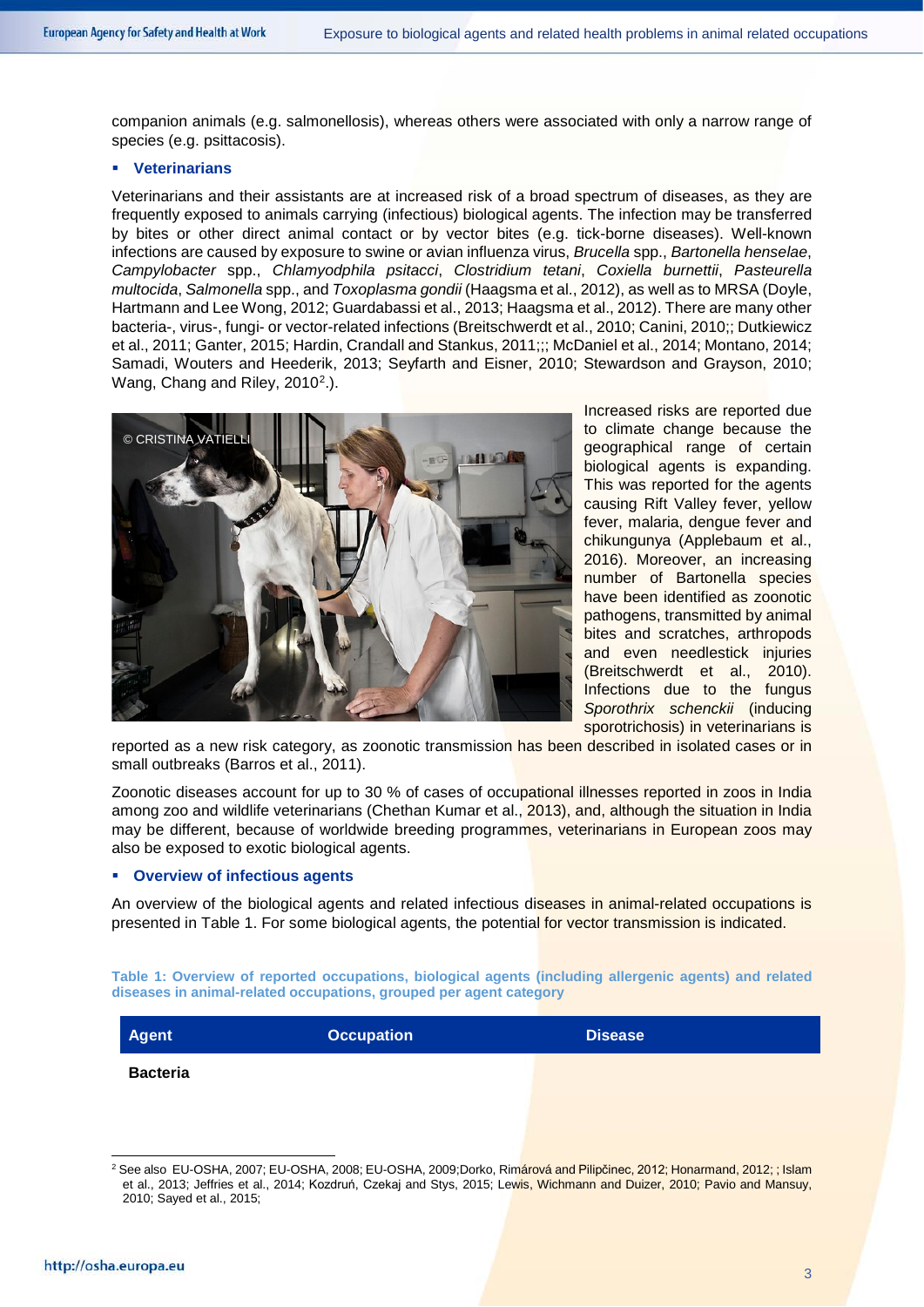| <b>Agent</b>                                                             | <b>Occupation</b>                                                                                                                                                                                                                                   | <b>Disease</b>                              |  |
|--------------------------------------------------------------------------|-----------------------------------------------------------------------------------------------------------------------------------------------------------------------------------------------------------------------------------------------------|---------------------------------------------|--|
| <b>Bacillus anthracis</b>                                                | Agriculture (animal worker:<br>breeder, cattle worker, livestock<br>handler, livestock farmer)<br>Animal worker (handler)<br><b>Butcher</b><br>Veterinarian<br>Zoo personnel                                                                        | Anthrax                                     |  |
| Bartonella henselae                                                      | Abattoir worker<br>Agriculture (animal<br>worker/breeder)<br>Animal worker (carer, handler)<br>Pet (shop) worker<br>Veterinarian                                                                                                                    | <b>Bartonellosis</b><br>Cat-scratch disease |  |
| Borrelia burgdorferi                                                     | Abattoir worker (including poultry)<br>Agriculture (animal worker:<br>breeder, cattle worker, livestock<br>handler, poultry farmer)<br>Animal worker (carer, handler)<br>Veterinarian<br>Zoo personnel                                              | Lyme borreliosis                            |  |
| Brucella spp.                                                            | Abattoir worker<br>Agriculture (animal worker:<br>breeder, cattle worker, livestock<br>handler, livestock farmer)<br>Animal worker (handler)<br><b>Butcher</b><br>Veterinarian<br>Zoo personnel                                                     | <b>Brucellosis</b>                          |  |
| Brucella (abortus, ovis,<br>melitensis, suis, canis)<br>Brucella antigen | Veterinarian                                                                                                                                                                                                                                        | <b>Brucellosis</b>                          |  |
| Campylobacter spp.                                                       | Abattoir worker<br>Abattoir worker (poultry)<br>Agriculture (animal worker:<br>breeder of ornamental birds, cattle<br>worker, livestock handler, livestock Campylobacteriosis<br>farmer, poultry farmer, handler)<br><b>Butcher</b><br>Veterinarian | Campylobacter infection                     |  |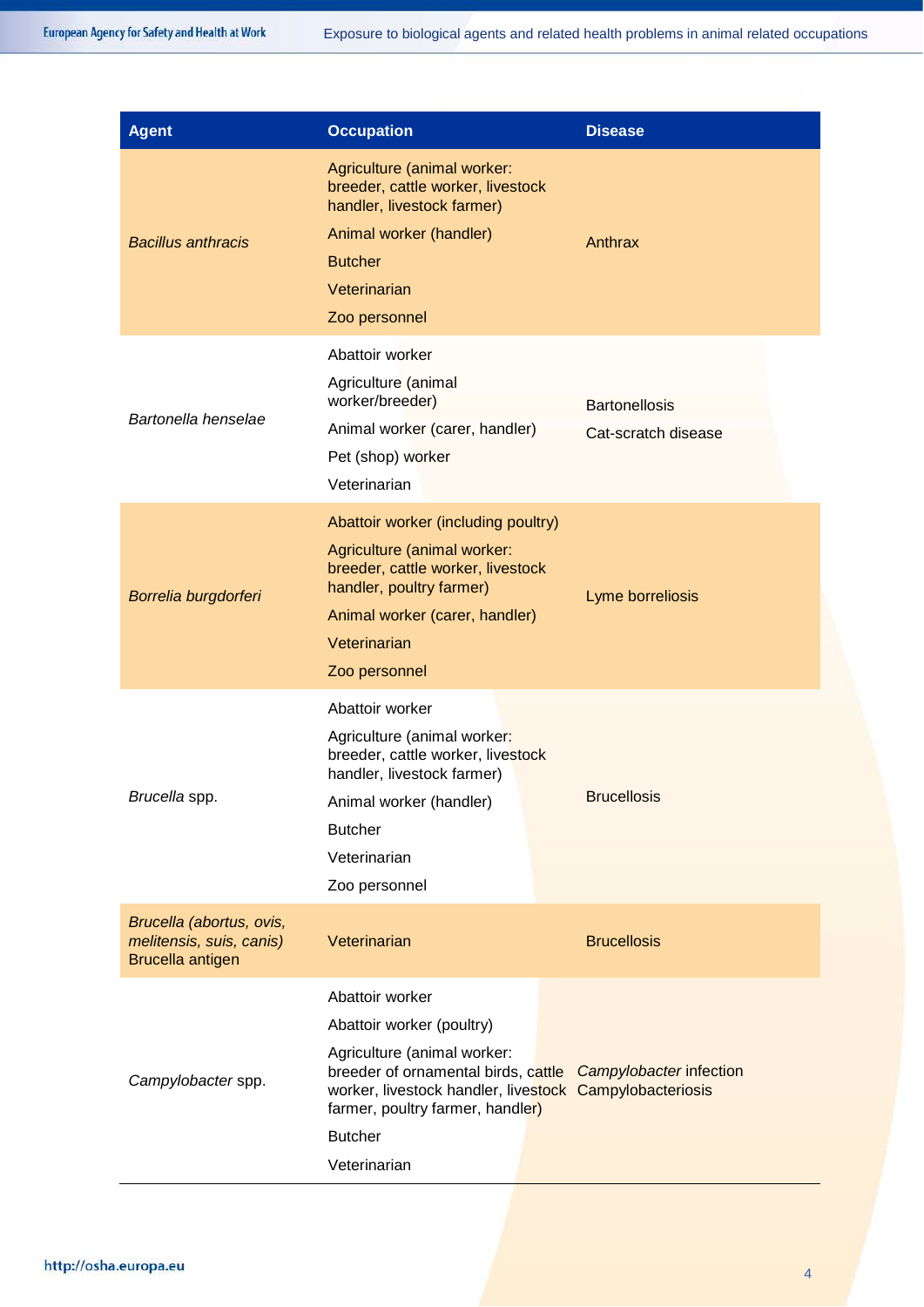| <b>Agent</b>                                        | <b>Occupation</b>                                                                                                                                                                                                                                                                                                                      | <b>Disease</b>                                                                                              |
|-----------------------------------------------------|----------------------------------------------------------------------------------------------------------------------------------------------------------------------------------------------------------------------------------------------------------------------------------------------------------------------------------------|-------------------------------------------------------------------------------------------------------------|
|                                                     | Zoo personnel                                                                                                                                                                                                                                                                                                                          |                                                                                                             |
| Chlamydophila psittaci                              | Abattoir worker<br>Abattoir worker (poultry)<br>Agriculture (animal worker:<br>breeder of ornamental birds,<br>breeder, poultry farmer)<br>Animal worker (birds)<br>Animal worker (carer, handler)<br><b>Butcher</b><br>Pet (shop) worker<br>Veterinarian<br>Zoo personnel                                                             | Chlamydiosis<br><b>Ornithosis</b><br><b>Psittacosis</b><br><b>Chlamydial diseases</b><br><b>Melioidosis</b> |
| Corynebacterium<br>pseudotuberculosis               | <b>Butcher</b><br>Veterinarian                                                                                                                                                                                                                                                                                                         | Caseous lymphadenitis                                                                                       |
| Coxiella burnetii<br>(may be vector<br>transmitted) | Abattoir worker<br>Abattoir worker (poultry)<br>Agriculture (animal worker:<br>breeder, cattle worker, livestock<br>handler, livestock farmer, poultry<br>farmer)<br>Animal worker (contact with live or<br>dead animals, animal secretions)<br>Animal worker (handler, trader)<br><b>Butcher</b><br>Pet (shop) worker<br>Veterinarian | Q-fever                                                                                                     |
| Erysipelothrix<br>rhusiopathiae                     | Abattoir worker<br>Abattoir worker (poultry)<br>Agriculture (animal worker:<br>breeder ornamental birds, breeder,<br>poultry farmer)<br>Animal worker (handler)<br><b>Butcher</b><br>Veterinarian<br>Zoo personnel                                                                                                                     | Erysipeloid                                                                                                 |
| Escherichia coli                                    | Abattoir worker (poultry)<br>Agriculture (animal worker:<br>breeder ornamental birds, poultry<br>farmer)                                                                                                                                                                                                                               | Colibacteriosis<br><b>Colibacillosis</b>                                                                    |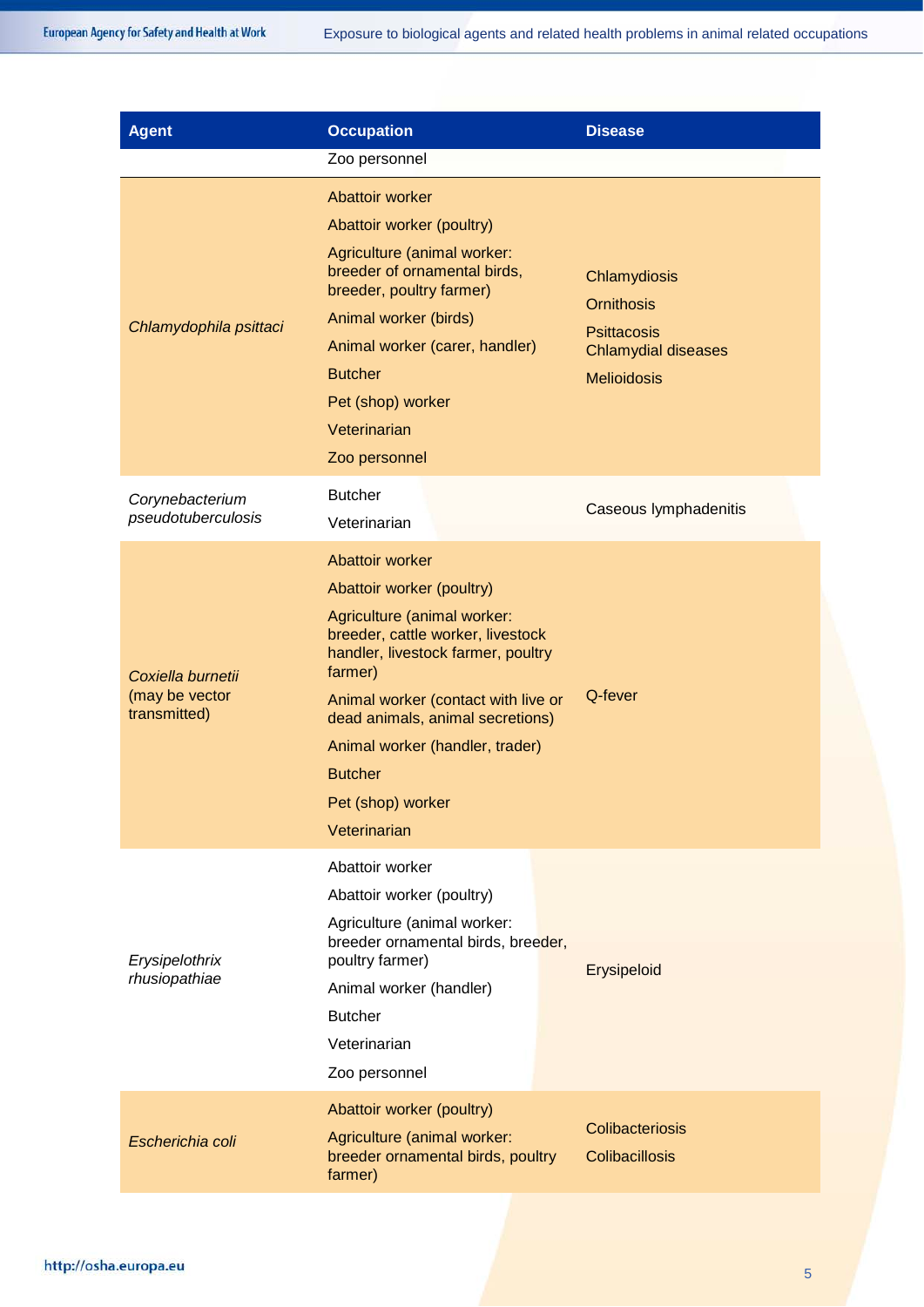| <b>Agent</b>                                             | <b>Occupation</b>                                                                                                                                                                                                  | <b>Disease</b> |
|----------------------------------------------------------|--------------------------------------------------------------------------------------------------------------------------------------------------------------------------------------------------------------------|----------------|
|                                                          | Veterinarian                                                                                                                                                                                                       |                |
|                                                          | Zoo personnel                                                                                                                                                                                                      |                |
| Francisella tularensis<br>(may be vector<br>transmitted) | Agriculture (animal<br>worker/breeder, handler, trader)<br>Animal worker (contact with live or<br>dead animals, animal secretions)<br>Pet (shop) worker<br>Veterinarian<br>Zoo personnel                           | Tularaemia     |
| Legionella spp.                                          | Agriculture (animal<br>worker/breeder)<br>Animal worker (contact with live or<br>dead animals, animal secretions)<br>Animal worker (trader)<br>Pet (shop) worker<br>Veterinarian<br>Zoo personnel                  | Legionellosis  |
| Leptospira ssp.<br>(may be vector-<br>transmitted)       | Abattoir worker<br>Agriculture (animal worker:<br>breeder, cattle worker, livestock<br>handler, livestock farmer)<br>Animal worker (carer, handler)<br><b>Butcher</b><br>Pet (shop) worker<br>Veterinarian         | Leptospirosis  |
| Leptospira hardjo,<br>pomona                             | Abattoir worker                                                                                                                                                                                                    | Leptospirosis  |
| Listeria monocytogenes                                   | Abattoir worker (poultry)<br>Agriculture (animal worker:<br>breeder ornamental birds, cattle<br>worker, livestock handler, livestock<br>farmer, poultry farmer)<br><b>Butcher</b><br>Veterinarian<br>Zoo personnel | Listeriosis    |
| Pyrogenic germs                                          | Abattoir worker<br>Agriculture (animal<br>worker/breeder)<br>Animal worker (handler)                                                                                                                               |                |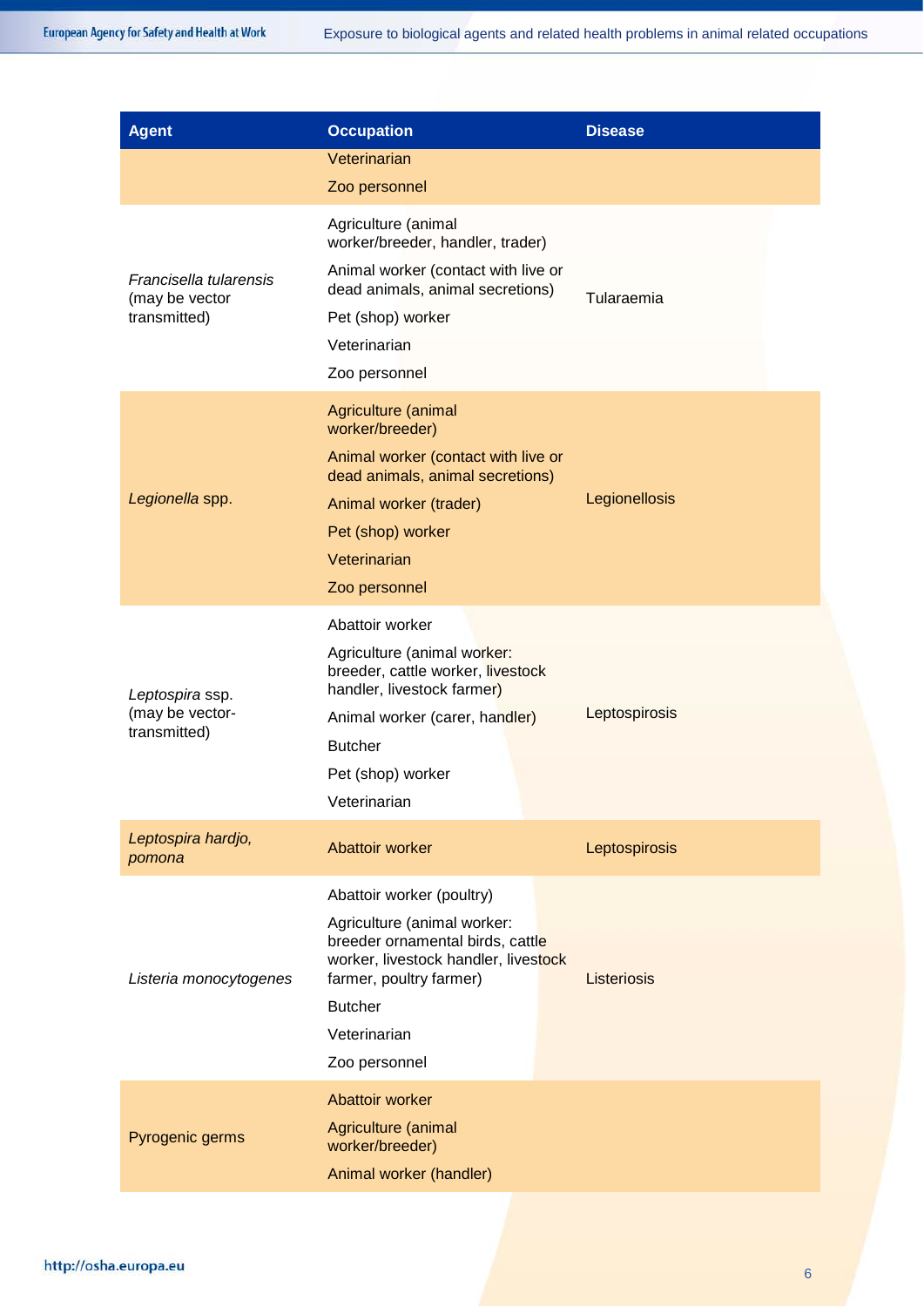| <b>Agent</b>                                            | <b>Occupation</b>                                                                                                                                                                                                   | <b>Disease</b>       |
|---------------------------------------------------------|---------------------------------------------------------------------------------------------------------------------------------------------------------------------------------------------------------------------|----------------------|
|                                                         | Veterinarian                                                                                                                                                                                                        |                      |
| Meticillin-resistant<br>Staphylococcus aureus<br>(MRSA) | Livestock farmer<br>Veterinarian                                                                                                                                                                                    |                      |
| Mycobacterium marinum                                   | Abattoir worker<br>Agriculture (animal<br>worker/breeder)<br>Animal worker (handler)                                                                                                                                | <b>Tuberculosis</b>  |
| Mycobacterium<br>tuberculosis                           | Abattoir worker<br>Agriculture (animal worker/poultry<br>and pig farmer)                                                                                                                                            | <b>Tuberculosis</b>  |
| Mycobacterium<br>tuberculosis, bovis                    | Abattoir worker<br>Agriculture (animal worker:<br>breeder, livestock farmer)<br>Animal worker (handler)                                                                                                             | <b>Tuberculosis</b>  |
| Mycobacterium<br>tuberculosis, bovis,<br>caprae         | Agriculture (animal<br>worker/breeder)<br>Animal worker (contact with live or<br>dead animals, animal secretions)<br>Animal worker (trader)<br><b>Butcher</b><br>Pet (shop) worker<br>Veterinarian<br>Zoo personnel | <b>Tuberculosis</b>  |
| Pasteurella spp.                                        | Abattoir worker<br>Agriculture (animal<br>worker/breeder)<br>Veterinarian                                                                                                                                           |                      |
| Pasteurella multocida                                   | Abattoir worker<br>Agriculture (animal<br>worker/breeder)<br>Animal worker (handler)<br>Veterinarian                                                                                                                |                      |
| Salmonella spp.<br>(may be vector<br>transmitted)       | Abattoir worker<br>Abattoir worker (poultry)<br>Agriculture (animal worker:<br>breeder ornamental birds, breeder,<br>livestock farmer, poultry farmer)<br><b>Butcher</b>                                            | <b>Salmonellosis</b> |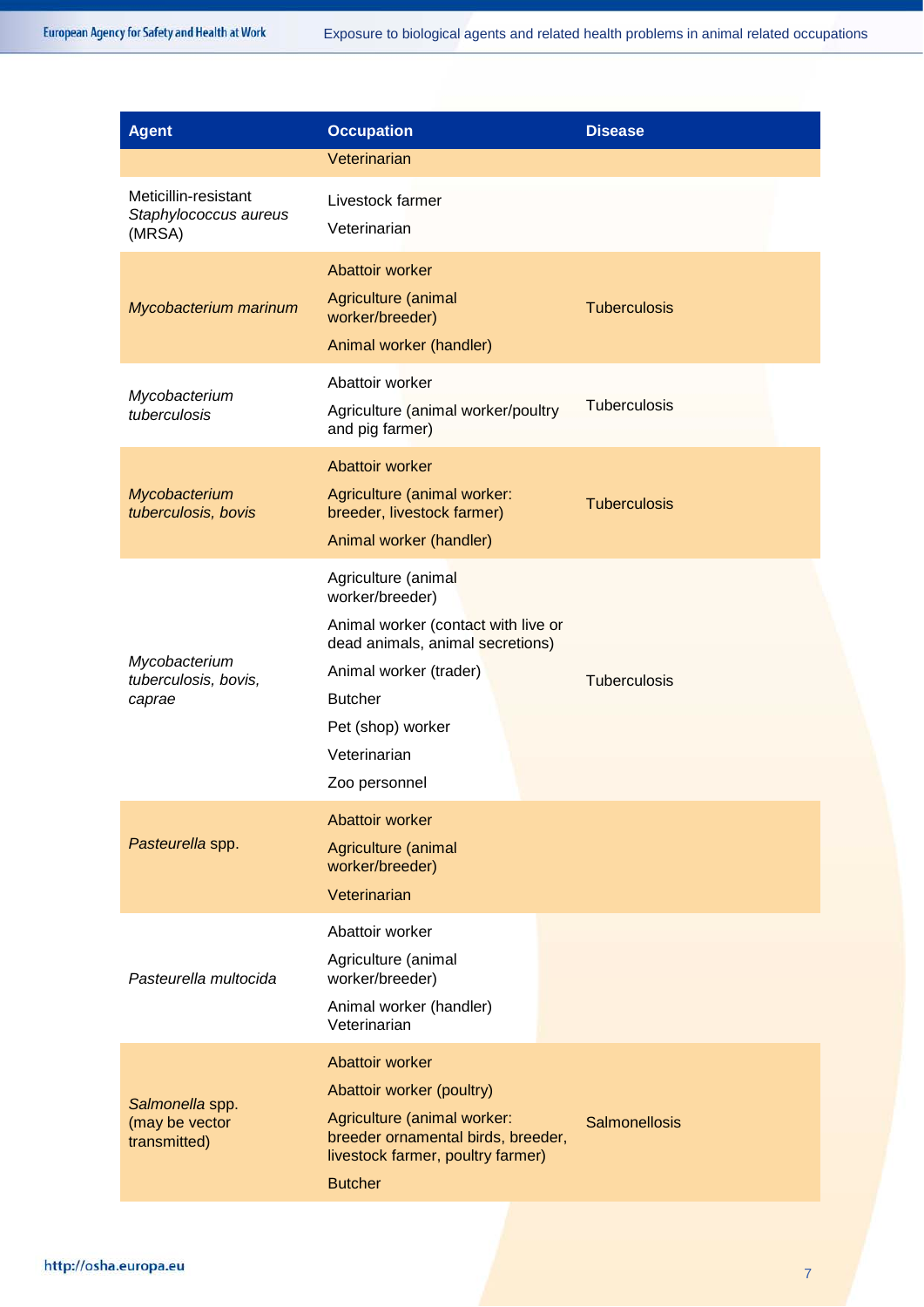| <b>Agent</b>              | <b>Occupation</b>                                               | <b>Disease</b>      |
|---------------------------|-----------------------------------------------------------------|---------------------|
|                           | Pet (shop) worker                                               |                     |
|                           | Veterinarian                                                    |                     |
|                           | Zoo personnel                                                   |                     |
|                           | Abattoir worker                                                 |                     |
| Staphylococcus aureus     | Agriculture (animal worker/cattle                               |                     |
| spp.                      | worker, livestock handler)<br><b>Butcher</b>                    |                     |
|                           | Veterinarian                                                    |                     |
|                           |                                                                 |                     |
| Streptococcus spp.        | Agriculture (animal worker/cattle<br>worker, livestock handler) |                     |
|                           | Veterinarian                                                    |                     |
| Streptococcus pyogenes    | Abattoir worker                                                 |                     |
| <b>Streptococcus suis</b> | Agriculture (animal worker/pig                                  | <b>Meningitis</b>   |
|                           | farmer)                                                         |                     |
|                           | Abattoir worker (poultry)                                       |                     |
|                           | Agriculture (animal worker:                                     |                     |
| Yersinia                  | breeder ornamental birds, poultry<br>farmer)                    | Yersiniosis         |
|                           | Veterinarian                                                    |                     |
|                           | Zoo personnel                                                   |                     |
| Fungi                     |                                                                 |                     |
|                           | Abattoir worker                                                 |                     |
| Dermatophytes             | Agriculture (animal                                             |                     |
|                           | worker/breeder)                                                 | Dermatomycoses      |
|                           | Veterinarian                                                    |                     |
| Acremonium sp.            | Veterinarian                                                    | Dermatomycoses      |
| Basidiobulus ranarum      | Veterinarian                                                    | Dermatomycoses      |
| Black fungi (pathogen of  | Veterinarian                                                    | Dermatomycoses      |
| Chromoblastomycosis)      |                                                                 | Chromoblastomycosis |
| Coccidioides immitis,     | Veterinarian                                                    | Coccidiosis         |
| posadasii                 | Zoo personnel                                                   | Coccidioidomycosis  |
| Conidiobolus sp.          | Veterinarian                                                    | Dermatomycoses      |
|                           | Abattoir worker (poultry)                                       |                     |
| Cryptococcus              | Agriculture (animal worker/poultry<br>farmer)                   | Cryptococcosis      |
|                           | Veterinarian                                                    |                     |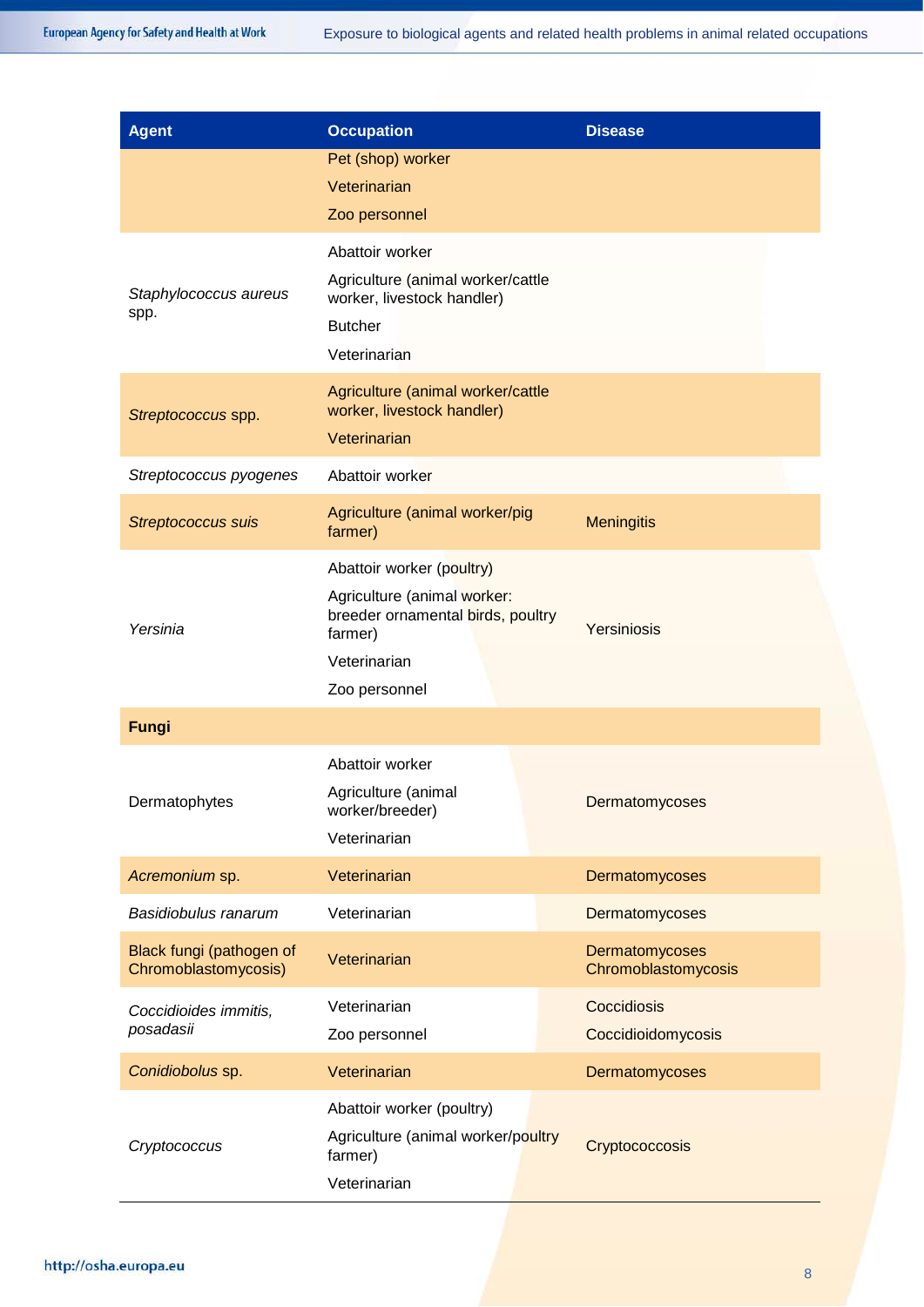| <b>Agent</b>            | <b>Occupation</b><br>Zoo personnel                                                                              | <b>Disease</b>                               |
|-------------------------|-----------------------------------------------------------------------------------------------------------------|----------------------------------------------|
| Epidermophyton          | Abattoir worker<br>Agriculture (animal<br>worker/breeder)                                                       | <b>Tinea</b>                                 |
| Fusarium sp.            | Veterinarian                                                                                                    | Dermatomycoses                               |
| Histoplasma capsulatum  | Abattoir worker (poultry)<br>Agriculture (animal worker/poultry<br>farmer) Veterinarian<br>Zoo personnel        | Histoplasmosis                               |
| Lacazia loboi           | Veterinarian                                                                                                    | Dermatomycoses                               |
| Madurella mycetomatis   | Veterinarian                                                                                                    | Dermatomycoses                               |
| Phialophora verrucosa   | Driver (professional)                                                                                           | Chromomycosis                                |
| Pseudallescheria boydii | Veterinarian                                                                                                    | Dermatomycoses                               |
| Microsporum spp.        | Abattoir worker<br><b>Butcher</b><br>Pet (shop) worker<br>Veterinarian                                          | Dermatomycoses<br>Ringworm                   |
| Microsporum canis       | Veterinarian                                                                                                    | Dermatomycoses                               |
| Scedosporium spp.       | Veterinarian                                                                                                    | Dermatomycoses                               |
| Sporothrix schenckii    | Veterinarian                                                                                                    | Dermatomycoses<br>Sporotrichosis             |
| Zoophilic dermatophytes | Agriculture (animal<br>worker/livestock farmer)<br>Animal worker (fur farms)<br>Shepherd                        | Dermatomycoses                               |
| Trichophyton            | Abattoir worker<br>Agriculture (animal worker:<br>breeder, cattle worker, livestock<br>handler)<br>Veterinarian | Dermatomycoses, Tinea                        |
| Trichophyton verrucosum | Shepherd                                                                                                        | Trichophyton verrucosum<br><b>infections</b> |
| Zygomycota              | Veterinarian                                                                                                    | Dermatomycoses                               |
| <b>Parasites</b>        |                                                                                                                 |                                              |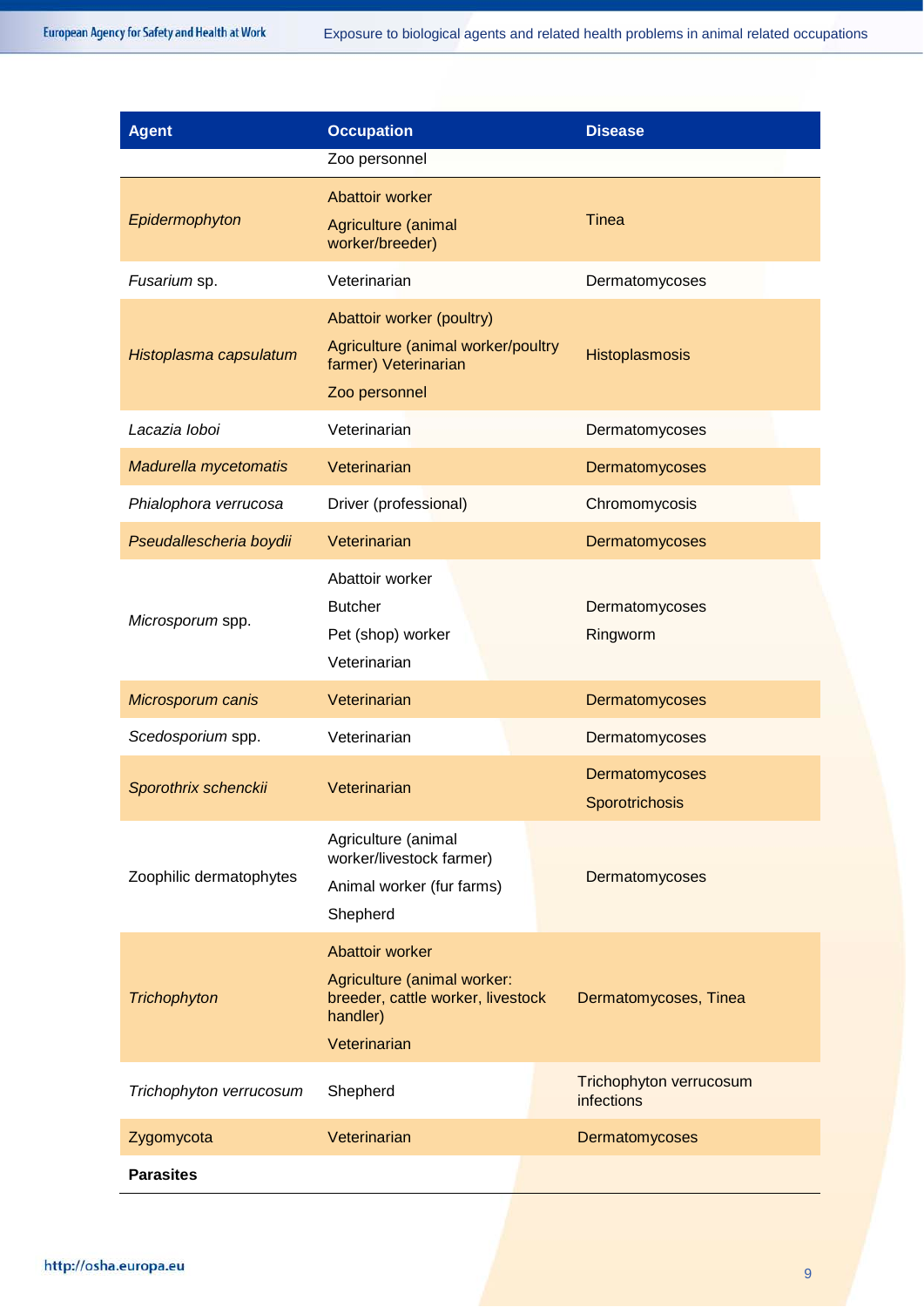| Agent                                                                    | <b>Occupation</b>                                                                          | <b>Disease</b>                  |
|--------------------------------------------------------------------------|--------------------------------------------------------------------------------------------|---------------------------------|
| Ancylostomatidae                                                         | Veterinarian<br>Zoo personnel                                                              | Cutaneous larva migrans         |
| Babesia                                                                  | Veterinarian<br>Zoo personnel                                                              | <b>Babesiosis</b>               |
| <b>Babesia canis</b>                                                     | Veterinarian                                                                               | <b>Canine babesiosis</b>        |
| Balantidium coli                                                         | Veterinarian<br>Zoo personnel                                                              | <b>Balantidiasis</b>            |
| Brugia malayi                                                            | Zoo personnel                                                                              | <b>Malayan filariasis</b>       |
| Cryptosporidium spp.                                                     | Animal worker (handler)<br>Veterinarian<br>Zoo personnel                                   | Cryptosporidiosis               |
| Dirofilaria repens                                                       | Veterinarian<br>Zoo personnel                                                              | <b>Dirofilariasis</b>           |
| Echinococcus                                                             | Abattoir worker<br>Agriculture (animal<br>worker/breeder)<br>Veterinarian<br>Zoo personnel | Echinococcosis (Hydatidosis)    |
| Giardia lamblia                                                          | Veterinarian<br>Zoo personnel                                                              | <b>Giardiasis</b>               |
| Leishmania                                                               | Veterinarian<br>Zoo personnel                                                              | Leishmaniasis                   |
| Plasmodium<br>(vector-transmitted)                                       | Zoo personnel                                                                              | <b>Malaria</b>                  |
| <b>Taenia</b>                                                            | Veterinarian<br>Zoo personnel                                                              | Coenuriasis<br><b>Taeniasis</b> |
| <b>Trichinella</b>                                                       | Veterinarian<br>Zoo personnel                                                              | <b>Trichinellosis</b>           |
| Toxocara canis                                                           | Animal worker (carer)<br>Veterinarian                                                      | <b>Toxocariasis</b>             |
| Toxocara canis, cati,<br>Baylisascaris procyonis,<br><b>Ascaris suum</b> | Veterinarian<br>Zoo personnel                                                              | Visceral larva migrans          |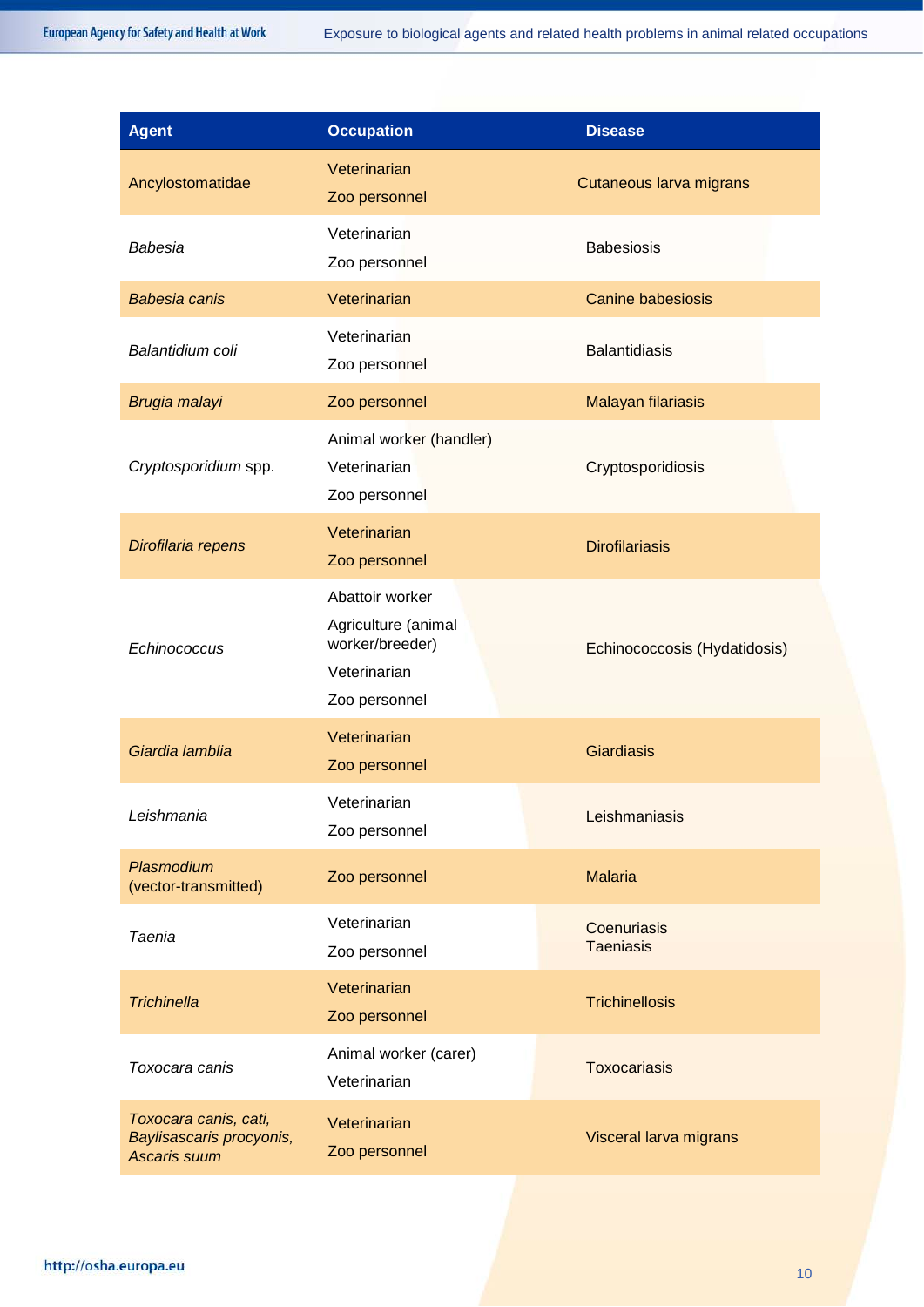| <b>Agent</b>                                            | <b>Occupation</b>                                                                                                                                                                                                                                                            | <b>Disease</b>                                  |
|---------------------------------------------------------|------------------------------------------------------------------------------------------------------------------------------------------------------------------------------------------------------------------------------------------------------------------------------|-------------------------------------------------|
| Toxoplasma gondii                                       | Abattoir worker<br>Animal worker (carer)<br>Pet (shop) worker<br>Veterinarian<br>Zoo personnel                                                                                                                                                                               | Toxoplasmosis                                   |
| <b>Trypanosoma</b>                                      | Veterinarian<br>Zoo personnel                                                                                                                                                                                                                                                | Trypanosomiasis                                 |
| Trypanosoma cruzi                                       | Veterinarian                                                                                                                                                                                                                                                                 | Chagas disease                                  |
| <b>Prions</b>                                           |                                                                                                                                                                                                                                                                              |                                                 |
| Prion                                                   | Abattoir worker<br>Agriculture (animal worker/cattle<br>worker, livestock handler)<br>Veterinarian                                                                                                                                                                           | New variant Creutzfeldt-Jacob<br><b>Disease</b> |
| <b>Viruses</b>                                          |                                                                                                                                                                                                                                                                              |                                                 |
| Aphthovirus                                             | Veterinarian<br>Zoo personnel                                                                                                                                                                                                                                                | Foot-and-mouth disease                          |
| Avian influenza virus                                   | Abattoir worker (poultry)<br>Agriculture (animal worker:<br>breeder ornamental birds, breeder,<br>poultry farmer)<br>Animal worker (contact with live or<br>dead animals, animal secretions)<br>Animal worker (trader)<br>Pet (shop) worker<br>Veterinarian<br>Zoo personnel | Avian influenza                                 |
| Influenza (H5N1, H7N1,<br>H7N7, H1N1), coronavirus<br>A | Agriculture (animal worker/poultry<br>and pig farmer)                                                                                                                                                                                                                        | Influenza                                       |
| Influenza A virus (e.g.<br>H5N1 strain)                 | Abattoir worker<br>Animal worker (birds)<br>Pet (shop) worker<br>Zoo personnel                                                                                                                                                                                               | Influenza type A                                |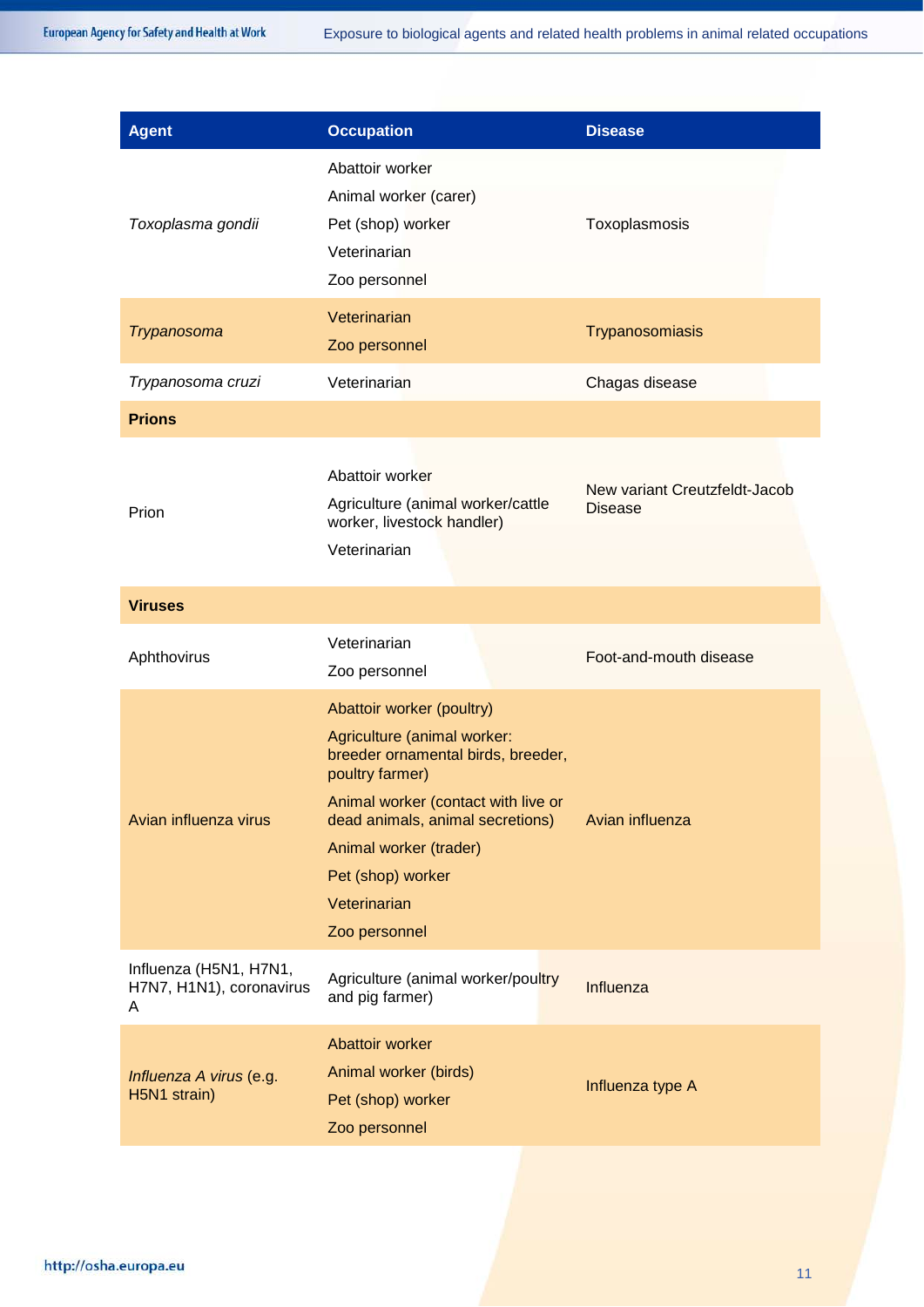| <b>Agent</b>                                                | <b>Occupation</b>                                                                                                                                                                                                    | <b>Disease</b>                                                                                                                                    |
|-------------------------------------------------------------|----------------------------------------------------------------------------------------------------------------------------------------------------------------------------------------------------------------------|---------------------------------------------------------------------------------------------------------------------------------------------------|
| Swine influenza<br>(Orthomyxoviridae type A:<br>H1N1 virus) | Agriculture (animal worker/pig<br>farmer)                                                                                                                                                                            | Influenza-like illness, namely,<br>chills, fever, sore throat, muscle<br>pains, severe headache,<br>coughing, weakness, and<br>general discomfort |
| <b>Buffalopox virus (BPXV)</b>                              | Veterinarian<br>Zoo personnel                                                                                                                                                                                        | <b>Buffalo pox</b>                                                                                                                                |
| Chikungunya virus                                           | Veterinarian                                                                                                                                                                                                         | Chikungunya fever                                                                                                                                 |
| <b>Coltivirus</b>                                           | Veterinarian<br>Zoo personnel                                                                                                                                                                                        | Colorado tick fever                                                                                                                               |
| Cowpox virus                                                | Abattoir worker<br>Agriculture (animal<br>worker/breeder)<br>Animal worker (handler)<br>Veterinarian                                                                                                                 | Cowpox                                                                                                                                            |
| <b>Crimean Congo</b><br>haemorrhagic fever virus            | Veterinarian<br>Zoo personnel                                                                                                                                                                                        | Crimean Congo haemorrhagic<br>fever                                                                                                               |
| Dengue virus                                                | Abattoir worker<br>Agriculture (animal<br>worker/breeder)<br>Animal worker (contact with live or<br>dead animals, animal secretions)<br>Animal worker (trader)<br>Pet (shop) worker<br>Veterinarian<br>Zoo personnel | Dengue fever                                                                                                                                      |
| Ebola/Marburg virus                                         | Abattoir worker<br>Agriculture (animal<br>worker/breeder)<br>Animal worker (contact with live or<br>dead animals, animal secretions)<br>Animal worker (trader)<br>Pet (shop) worker<br>Veterinarian<br>Zoo personnel | Haemorrhagic shock, death                                                                                                                         |
| Arbovirus                                                   | Veterinarian<br>Zoo personnel                                                                                                                                                                                        | Equine encephalomyelitis                                                                                                                          |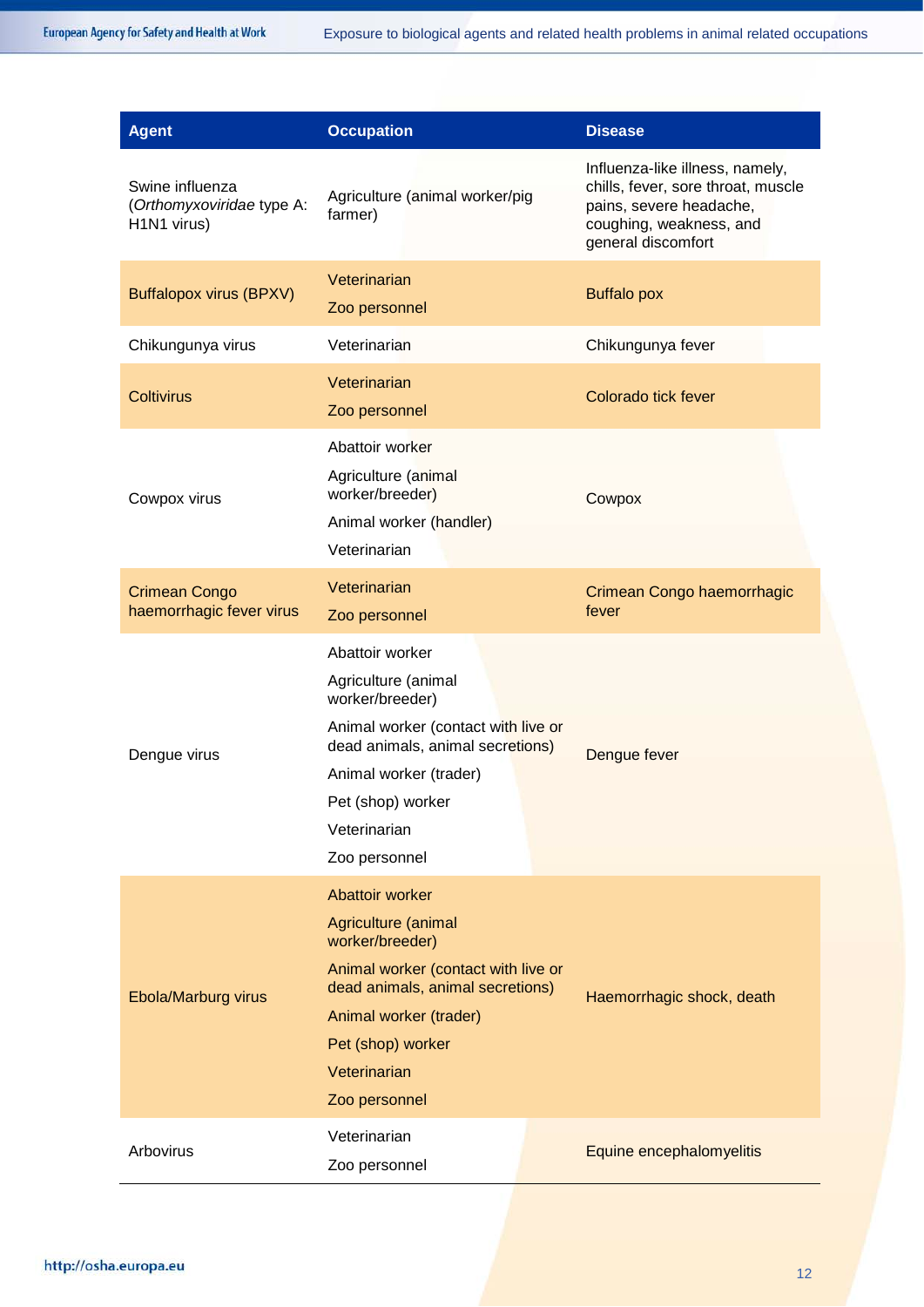| <b>Agent</b>                          | <b>Occupation</b>                                                                             | <b>Disease</b>                                                                     |
|---------------------------------------|-----------------------------------------------------------------------------------------------|------------------------------------------------------------------------------------|
| Hanta virus                           | Animal worker (carer)<br>Veterinarian<br>Zoo personnel                                        | Hantavirus pulmonary syndrome                                                      |
| Hendra virus                          | Animal worker (handler)<br>Veterinarian<br>Zoo personnel                                      | Hendra virus disease                                                               |
| Hepatitis A, B, C virus               | Veterinarian                                                                                  | Hepatitis A, B, C                                                                  |
| Hepatitis E virus                     | Abattoir worker<br>Agriculture (animal worker/pig<br>farmer)<br>Veterinarian<br>Zoo personnel | <b>Hepatitis E</b>                                                                 |
| Herpes B, B virus                     | Veterinarian<br>Zoo personnel                                                                 | B-virus infection cercopithecine<br>herpesvirus 1 (B virus disease of<br>macaques) |
| Japanese encephalitis<br>virus        | Veterinarian<br>Zoo personnel                                                                 | Japanese encephalitis                                                              |
| Kyasanur forest disease<br>virus      | Veterinarian<br>Zoo personnel                                                                 | Kyasanur forest disease                                                            |
| Lassa virus                           | Airline personnel                                                                             | Lassa fever                                                                        |
| Louping ill virus                     | Abattoir worker<br><b>Butcher</b><br>Veterinarian<br>Zoo personnel                            | Influenza-like illness                                                             |
| Lymphocytic<br>choriomeningitis virus | Animal worker (handler)<br>Veterinarian<br>Zoo personnel                                      | <b>Meningitis</b>                                                                  |
| Lyssavirus                            | Abattoir worker<br>Animal worker (handler)<br><b>Butcher</b><br>Veterinarian<br>Zoo personnel | <b>Rabies</b>                                                                      |
| Measles virus                         | Abattoir worker                                                                               | <b>Measles</b>                                                                     |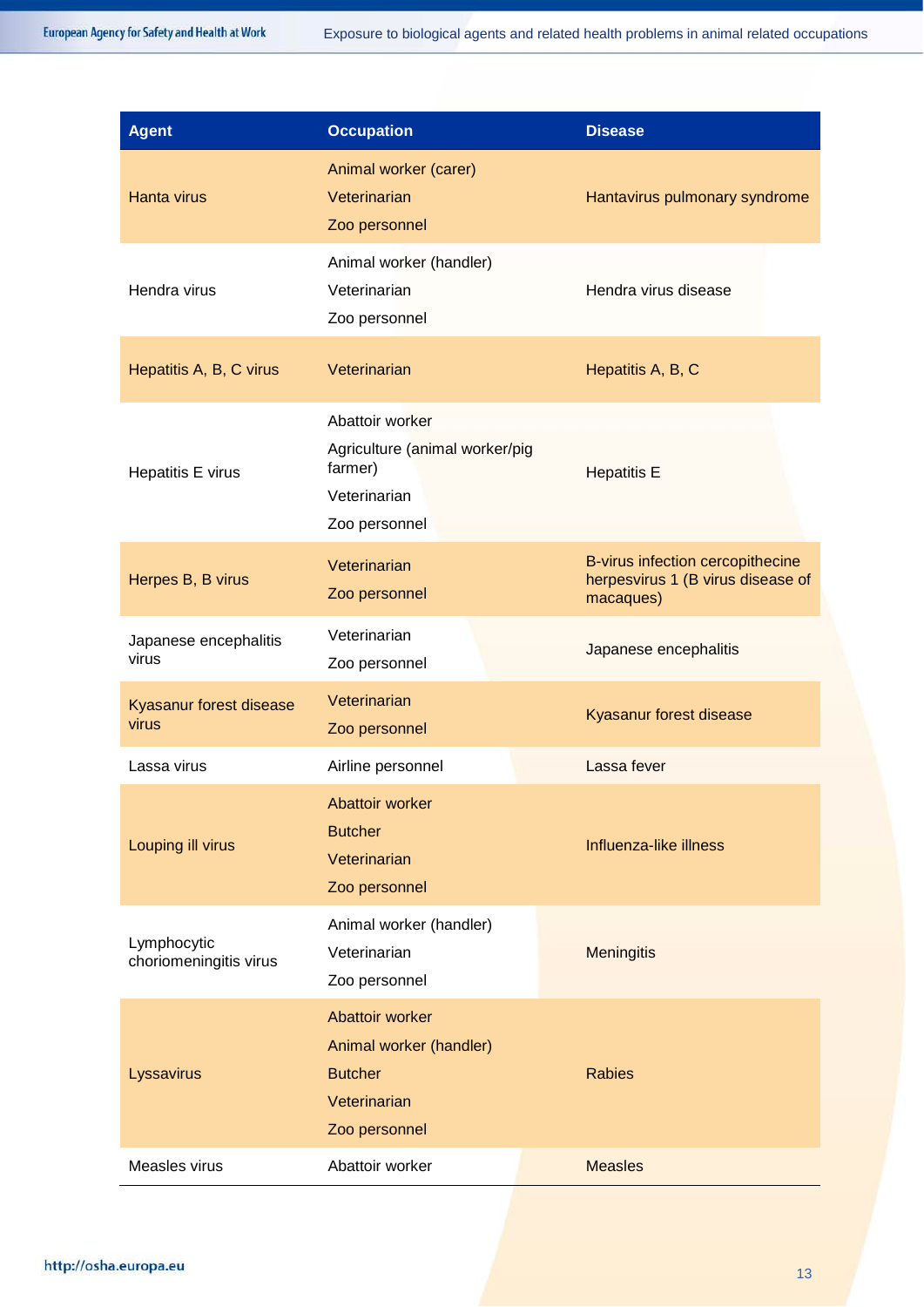| <b>Agent</b>                                      | <b>Occupation</b>                                                                                                                                                                                                    | <b>Disease</b>                    |
|---------------------------------------------------|----------------------------------------------------------------------------------------------------------------------------------------------------------------------------------------------------------------------|-----------------------------------|
|                                                   | Agriculture (animal<br>worker/breeder)                                                                                                                                                                               |                                   |
|                                                   | Animal worker (contact with live or<br>dead animals, animal secretions)                                                                                                                                              |                                   |
|                                                   | Animal worker (trader)                                                                                                                                                                                               |                                   |
|                                                   | Pet (shop) worker                                                                                                                                                                                                    |                                   |
|                                                   | Veterinarian                                                                                                                                                                                                         |                                   |
|                                                   | Zoo personnel                                                                                                                                                                                                        |                                   |
| <b>Murray Valley encephalitis</b><br>virus (MVEV) | Veterinarian<br>Zoo personnel                                                                                                                                                                                        | <b>Murray Valley encephalitis</b> |
| Monkeypox virus                                   | Animal worker (handler)<br>Pet (shop) worker<br>Veterinarian                                                                                                                                                         | Monkeypox                         |
| Papillomavirus                                    | Abattoir worker<br>Agriculture (animal<br>worker/breeder)<br>Animal worker (handler)<br>Veterinarian                                                                                                                 | Plantar, butcher warts            |
| Parapoxvirus                                      | Abattoir worker<br>Agriculture (animal<br>worker/breeder)<br>Animal worker (handler)<br><b>Butcher</b><br>Veterinarian                                                                                               | Contagious ecthyma<br>Orf         |
| RNA virus of the genus<br><b>Flavivirus</b>       | Abattoir worker<br>Agriculture (animal<br>worker/breeder)<br>Animal worker (contact with live or<br>dead animals, animal secretions)<br>Animal worker (trader)<br>Pet (shop) worker<br>Veterinarian<br>Zoo personnel | <b>Yellow fever</b>               |
| Simian foamy virus                                | Animal worker (carer)                                                                                                                                                                                                | $\ensuremath{\mathnormal{/\!/}}$  |
| Simian parvovirus                                 | Animal worker (carer)                                                                                                                                                                                                | $\ensuremath{\mathit{II}}$        |
| Simian type D retrovirus                          | Animal worker (carer)                                                                                                                                                                                                | $\ensuremath{\mathnormal{/\!/}}$  |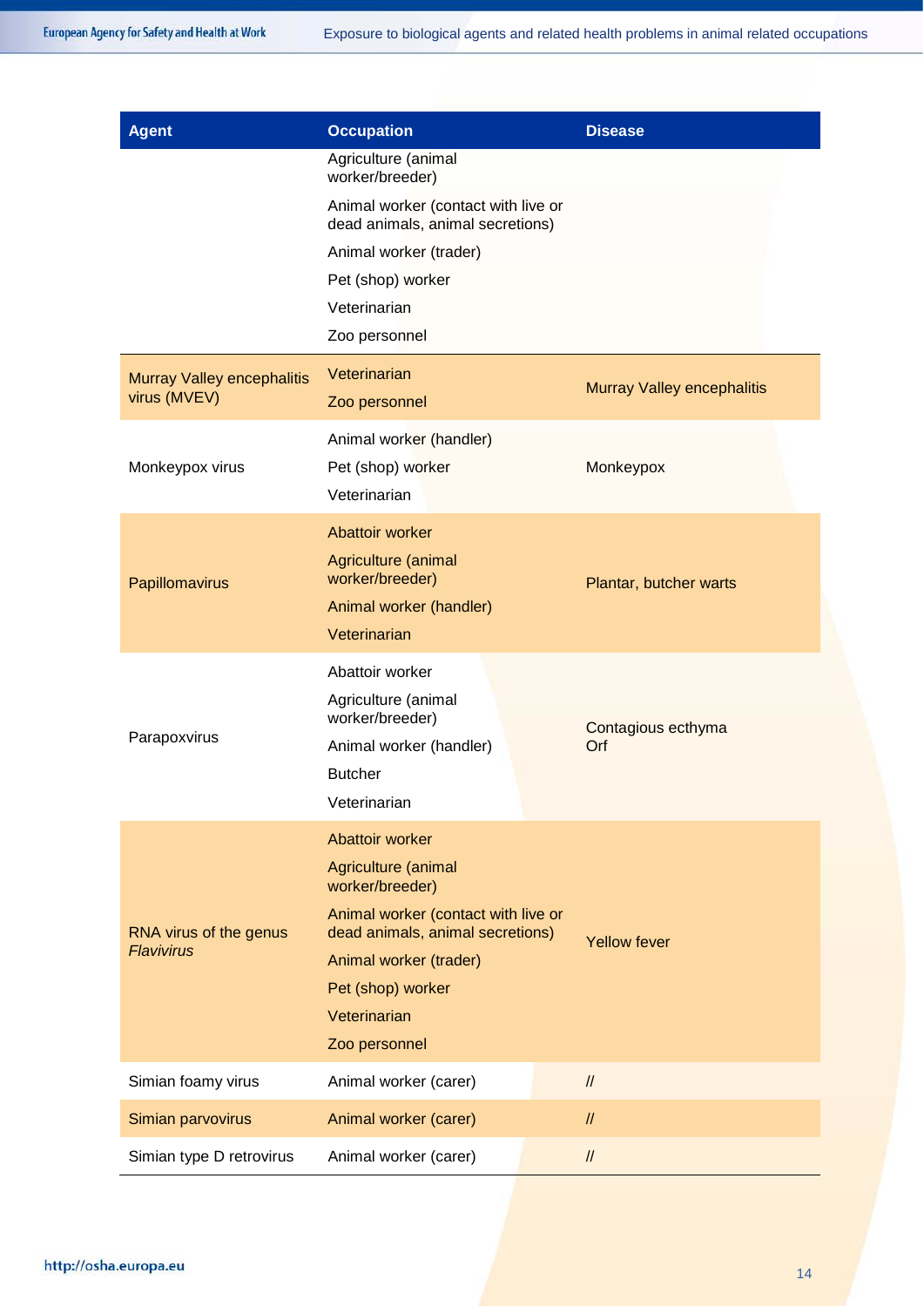| <b>Agent</b>                                        | <b>Occupation</b>                                                                                                                                                                                                    | <b>Disease</b>                                                           |
|-----------------------------------------------------|----------------------------------------------------------------------------------------------------------------------------------------------------------------------------------------------------------------------|--------------------------------------------------------------------------|
| Saint Louis encephalitis<br>virus                   | Veterinarian<br>Zoo personnel                                                                                                                                                                                        | Saint Louis encephalitis                                                 |
| Tick-borne encephalitis<br>virus                    | Abattoir worker (poultry)<br>Agriculture (animal worker/poultry<br>farmer)<br>Veterinarian<br>Zoo personnel                                                                                                          | Encephalitis<br>Russian spring-summer<br>encephalitis                    |
| <b>SARS</b> coronavirus                             | Abattoir worker<br>Agriculture (animal<br>worker/breeder)<br>Animal worker (contact with live or<br>dead animals, animal secretions)<br>Animal worker (trader)<br>Pet (shop) worker<br>Veterinarian<br>Zoo personnel | Severe acute respiratory<br>syndrome (SARS)                              |
| Tanapox virus                                       | Veterinarian<br>Zoo personnel                                                                                                                                                                                        | Tanapox                                                                  |
| <b>Vesicular stomatitis</b><br><b>Indiana virus</b> | Abattoir worker<br><b>Butcher</b><br>Veterinarian                                                                                                                                                                    | <b>Vesicular stomatitis</b>                                              |
|                                                     | Veterinarian<br>Zoo personnel                                                                                                                                                                                        | Viral haemorrhagic fevers                                                |
| <b>West Nile virus</b>                              | Abattoir worker (poultry)<br>Agriculture (animal worker:<br>breeder ornamental birds, poultry<br>farmer)<br>Veterinarian<br>Zoo personnel                                                                            | West Nile virus infection, West<br>Nile encephalitis, West Nile<br>fever |
| Yabapox virus                                       | Veterinarian<br>Zoo personnel                                                                                                                                                                                        | Yabapox                                                                  |

# *Allergies*

Workers in the occupations described in this article are exposed to microorganisms from animals and from animal hair, body fluids and excretions that may lead to allergies. They are also exposed to dust from feed and litter that may be loaded with biological agents, and to organic dust.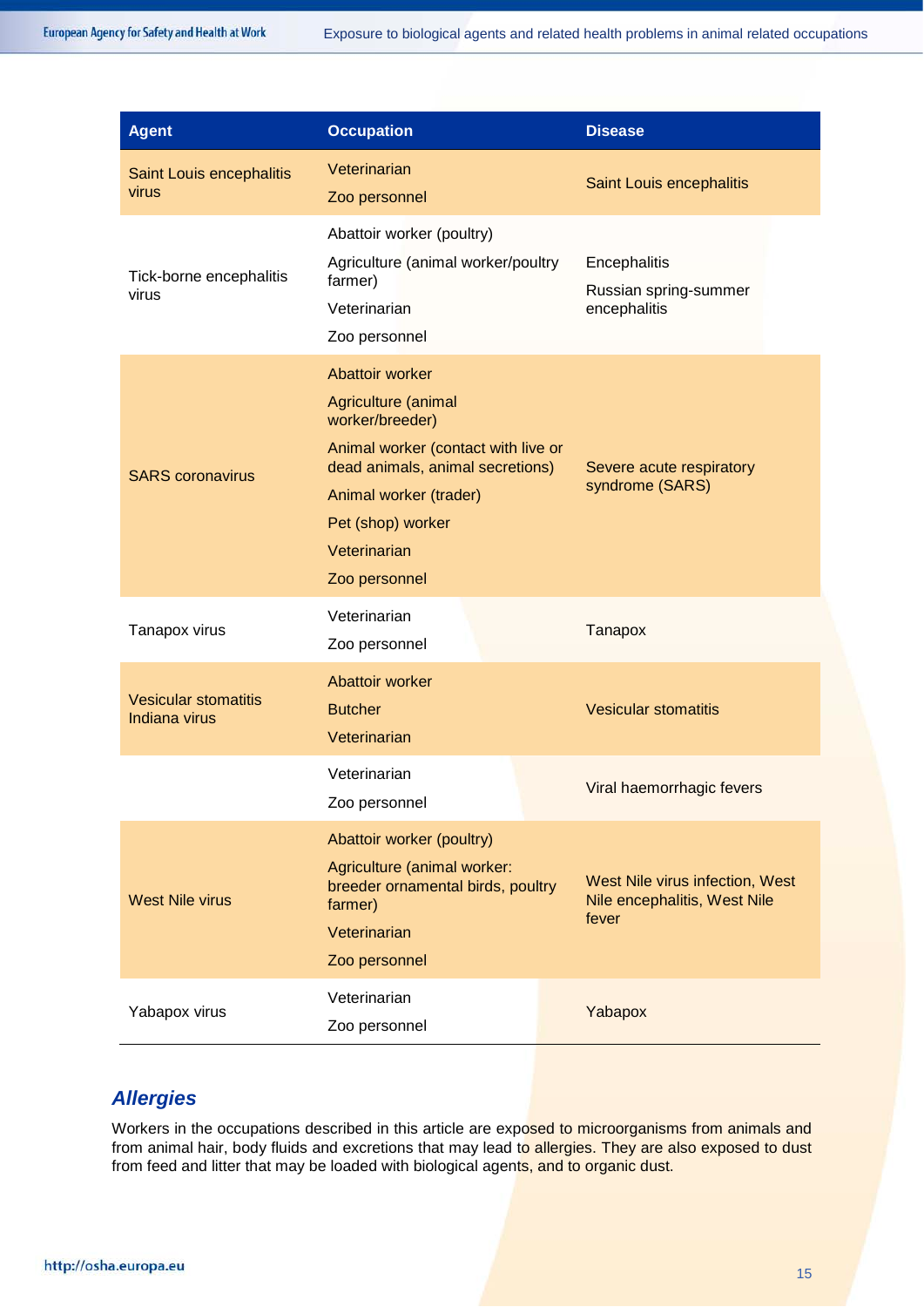According to Montano (2014), exposure of veterinarians, farmers and agricultural labourers to bioaerosols is related to hypersensitivity reactions. Farmers and workers in veterinary settings, and workers in grain threshing and sieving, flax threshing, and herb-, composting- and wood-processing settings are at an increased risk of developing chronic respiratory disorders associated with intense exposure to allergenic microorganisms (e.g. bacteria and fungi) and related pathogenic substances (Montano, 2014; Zacharisen et al., 2011). It should be noted, however, that while animals are potent causes of allergies, respiratory diseases in animal farming environments tend to be non-allergic in nature. Nevertheless, large animal farming is considered a strong risk factor for developing occupational asthma diseases, although usually not where immunoglobulin E-related responses (i.e. not through an allergenic mechanism) are concerned (May, Romberger and Poole, 2012).

[Table 2](#page-16-0) gives an overview of agents that can lead to an allergic reaction in a wider sense. In practice, and as illustrated by [Table 2,](#page-16-0) it is not always easy to differentiate what exactly causes an allergic reaction, and the literature considers all allergens, irrespective of whether they originate from biological agents in the narrower sense of the term (i.e. microorganisms) or from plants, animals or insects, or even from foodstuffs. It is not always possible to differentiate a constituent of a biological agent from a chemical substance of other biological origin.

Only a few allergic agents from microorganisms, notably fungi, have been studied in practice. For example, Dutkiewicz et al. (2011), identify ß-1,3-glucanase as a general fungal allergen. However, the rubber tree also contains it (Raulf, 2016). This example illustrates the difficulties of differentiating between allergens that originate from biological agents in the narrower sense (i.e. microorganisms) and other allergens. Antigens from plant and animal origins have therefore been included under occupational allergens, as well as substances produced by microorganisms.

It is also known that fungal spores, which are particularly small, may easily penetrate the upper and lower respiratory tract (Zukiewicz-Sobczak et al., 2013). Workers' exposure to the main indoor fungi or to fungal spores increases their risk of contracting hypersensitivity pneumonitis, allergic rhinitis and allergic asthma. Allergies specific to fungal spores include some food allergies, contact allergies (skin) and allergic reactions in response to fungal infections within the organism.

Some definitions consider mites to be part of the group 'biological agents' and they are therefore included in this review too. Mites are known to induce asthma and are often impossible to avoid both at home and in occupational settings. In asthmatics, sensitisation to dust mites or cockroach antigens is seen to be as high as 61 % and 41 % respectively (Gerardi, 2010). Moreover, proteins and glycoproteins from dust mites, rodents and cockroaches are also known to induce allergenic reactions.

#### **Organic dust**

Organic dust is the name given to aerosols that originate from (substances of) plants, animal feed, animals, fungi or bacteria. Different kinds of organic dust, if inhaled, may cause a variety of respiratory diseases that are known commonly as 'farmer's lung', which is recognised as an occupational disease in several EU Member States. This presents as a type of hypersensitivity pneumonitis induced by the intense or repeated inhalation of organic dusts from hay or of mould spores or any other agricultural products.

Organic dust may also contain endotoxins, large molecules found in the outer membrane of Gramnegative bacteria, released upon the destruction of the bacterial cell. Exposure to endotoxins is a risk factor for asthma. With regard to exposure to organic dust and/or endotoxins as a component of organic dust, several publications indicate an increased risk of chronic obstructive pulmonary disease (COPD), interstitial lung disease and more generic airway effects such as coughing, irritation, lung function decline and chest congestion (Basinas et al., 2013; Cambra-López et al., 2010; Diaz-Guzman, Aryal and Mannino, 2012; Duquenne, Marchand and Duchaine, 2013; Omland et al., 2014;;). In contrast, others have described a reduction in the risk of lung cancer (Lenters et al., 2010; Lundin and Checkoway, 2009) and immune-related effects (EU-OSHA, 2007) related to exposure to organic dust (endotoxins) among (livestock) farmers.

#### **Allergies in agricultural workers**

Farmer's lung disease, a form of hypersensitivity pneumonitis, is probably the most common allergic complication among agricultural workers. It is caused by the *inhalation of microorganisms from hay or* grain stored in conditions of high humidity (Cano-Jimenez et al., 2016). Nordgren and Bailey (2016) found that dense packing of hay in warm and humid climates correlated with an increased concentration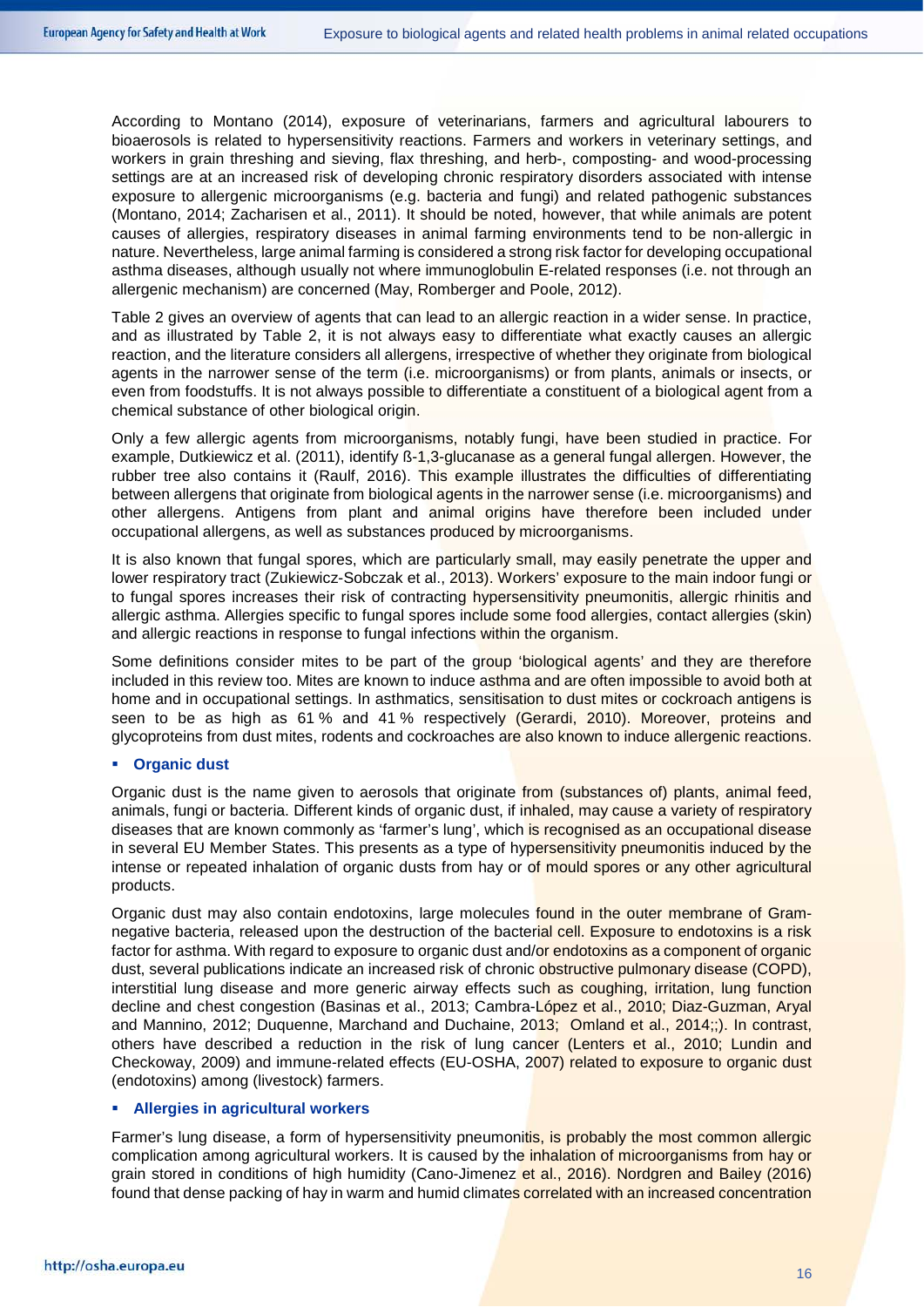of hypersensitivity pneumonitis-causing microorganisms such as *Absidia corymbifera. O*ther common causative fungal agents, include *Eurotium amstelodami* and *Wallemia sebi* (Selman et al., 2010; Méheust et al., 2014), *Aspergillus fumigatus* and *Penicillium* (Selman et al.,2010; Cano-Jimenez et al., 2016), and *Alternaria* and *Botrytis* (Cano-Jimenez et al., 2016). Furthermore, heat and humidity have been identified as risk factors, making farmer's lung disease a more common occurrence in the south of Europe (Cano-Jimenez et al., 2016). Hypersensitivity pneumonitis has also been reported in the animal-breeding industry (in cattle, pig and poultry farmers) and in the bird-breeding industry, in relation to exposure to feed, bird serum, feather bloom and droppings (Sennekamp, 2011; Zacharisen and Fink, 2011). Pigeon breeder's disease is the avian counterpart to farmer's lung disease, caused by *Saccharopolyspora rectivirgula* (Selman et al., 2010) and exposure to bird proteins.

According to Poole (2012) there is a protective effect of growing up on the farm from the subsequent development of IgE-mediated allergic disorders. Longer exposure to occupational farming is also associated with decreased asthma risk (Wunschel and Poole, 2015). However, upper and lower respiratory adverse health effects, particularly non-IgE mediated, are common to agriculture work and represent a substantial concern for farmers, workers, and their families. Farming exposure is heterogeneous and complex and regional and international variation in farming practice should be considered.

#### **Allergies in veterianarians**

Veterinarians are exposed to some of the same agents to which agricultural workers are exposed and may experience similar sensitivity reactions, including asthma and hypersensitivity pneumonitis. This includes exposure to domestic animals (cats, dogs, etc.), that is, their faeces, saliva, urine, serum, and lipocalin proteins in dander (shed fur, hair or feathers), which may induce allergic reactions in sensitised individuals. Occupational asthma and other allergic reactions are reported in agriculture (farmers), veterinary practices and laboratory work (Quirce and Bernstein, 2011; Raulf Heimsoth et al., 2011; May et al., 2012; Raulf-Heimsoth et al., 2012; Tarlo and Lemiere, 2014; Quirce et al., 2016). Asthma in veterinarians and farmers related to lipocalin proteins from horses (e.g. in dander) and cattle, respectively, is reported by Zahradnik and Raulf (2014); a prevalence of 3.6-16.5 % is indicated for horse-related allergenic effects.

#### **Allergies in laboratory workers**

Laboratory workers who handle insects or laboratory animals are exposed to several allergenic agents and the potential for the immediate onset of hypersensitivity reactions from exposure to laboratory animals' urine, hair, dander and/or saliva (Corradi et al., 2013; Jones, 2015). In work that involves interaction with laboratory animals, urine holds the primary allergen (Feary et al., 2016; Raulf, 2016; Westall et al., 2014) exposure to which may result in hypersensitivity reactions that include asthma, urticaria (Tarlo and Lemiere, 2014; Zacharisen et al., 2011; Zahradnik et al., 2014; and hypersensitivity pneumonitis (Quirce et al., 2016; Sennekamp, 2011). As for other animal-related occupations, Lipocalin proteins are considered the major allergens. (Feary et al., 2016; Jones et al., 2012; Quirce and Bernstein, 2011; Raulf et al., 2016;). Rodent allergy affects between 11 % and 44 % of exposed laboratory personnel and can cause both acute and chronic symptoms, covering reactions from contact urticaria to hypersensitivity pneumonitis and asthma, and even anaphylaxis (Feary and Cullinan, 2016; Jeal and Jones, 2010; Nicholson et al., 2010; Zahradnik and Raulf, 2014).

| <b>Biological agent</b>     | <b>Occupation</b> | <b>Health effect</b> |
|-----------------------------|-------------------|----------------------|
| Animal-derived antigens (a) |                   |                      |
| African penguin             | Animal worker     | Asthma               |
| <b>Birds</b>                | Zoo keeper        | Asthma               |

<span id="page-16-0"></span>**Table 2: Overview of allergenic agents, toxins and related health effects in animal-related occupations, grouped per agent category**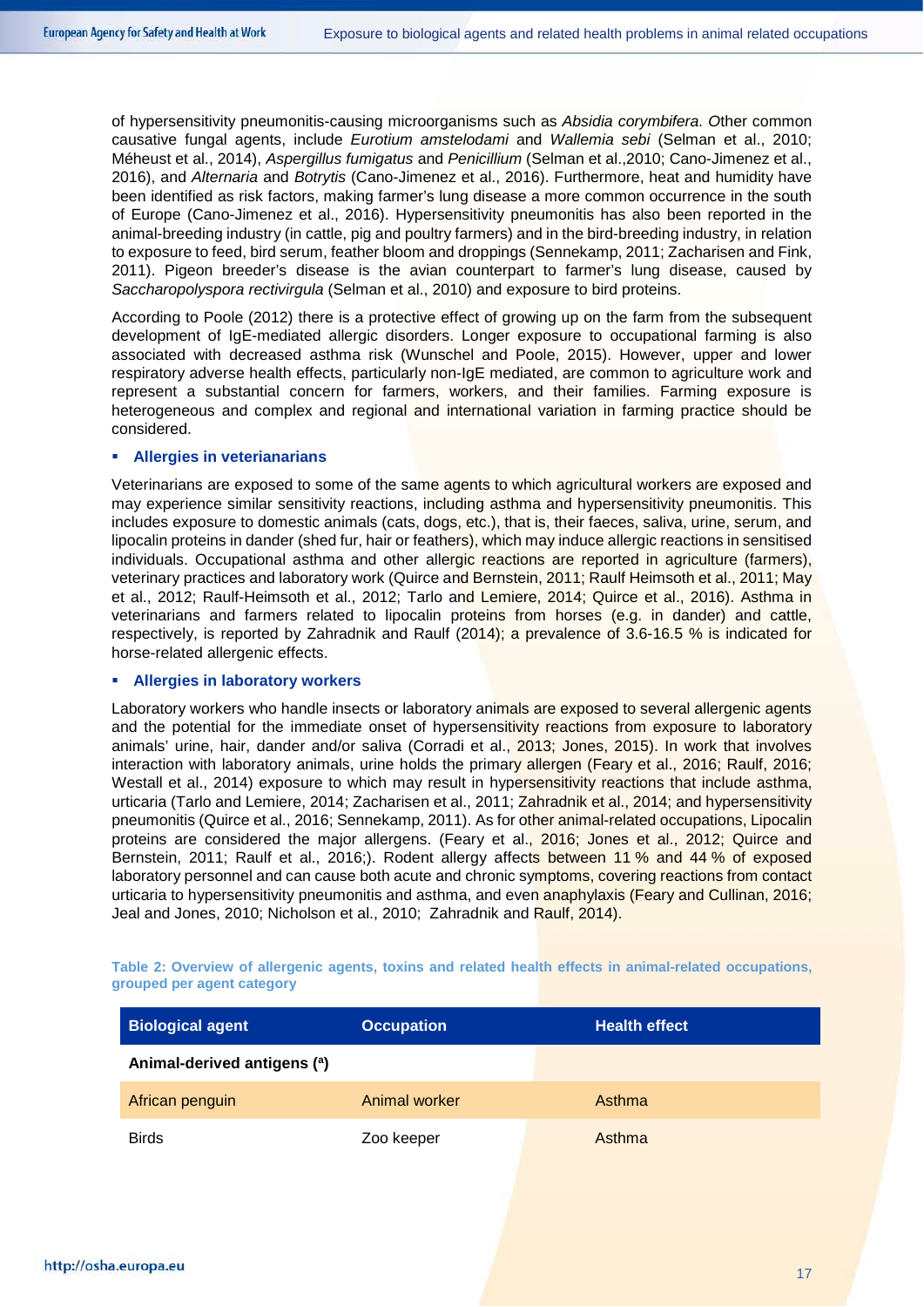| <b>Biological agent</b>                                                                                                                                  | <b>Occupation</b>                                                | <b>Health effect</b>                        |
|----------------------------------------------------------------------------------------------------------------------------------------------------------|------------------------------------------------------------------|---------------------------------------------|
| Bird serum, droppings, feathers<br>(pigeon, parakeet, canary,<br>zebra finch)                                                                            | Agriculture (bird breeder)<br><b>Bird dealer</b><br>Veterinarian | <b>Hypersensitivity pneumonitis</b>         |
| Cats                                                                                                                                                     | Veterinarian                                                     | Hypersensitivity pneumonitis                |
| Chicken                                                                                                                                                  | Agriculture (animal<br>worker/poultry)                           | Asthma                                      |
| Cow bone dust                                                                                                                                            | <b>Butcher</b>                                                   | Asthma                                      |
| Deer dander                                                                                                                                              | Agriculture (animal<br>worker/farmer)                            | Asthma                                      |
| Goat dander                                                                                                                                              | Butcher, veterinarian                                            | Asthma                                      |
| Livestock animals (hair, urine,<br>saliva, dander and other<br>inhalable components of farm<br>animals such as cattle, horses,<br>pigs, sheep and goats) | Agriculture (farmer)<br>Animal worker<br>Veterinarian            | Asthma                                      |
| Mink urine                                                                                                                                               | Agriculture (animal<br>worker/farmer)                            | Asthma                                      |
| Pig                                                                                                                                                      | <b>Butcher</b>                                                   | Asthma                                      |
| Pig gut (vapour from soaking<br>water)                                                                                                                   | Butcher (pork production)                                        | Asthma                                      |
| Poultry, turkey, wild bird,<br>pheasant (serum, droppings,<br>feathers)                                                                                  | Agriculture (animal<br>worker/poultry)                           | <b>Hypersensitivity pneumonitis</b>         |
| <b>Arthropods</b>                                                                                                                                        |                                                                  |                                             |
| Fowl mite                                                                                                                                                | Agriculture (animal<br>worker/poultry)                           | Asthma                                      |
| Sarcoptes scabei                                                                                                                                         | Animal worker (handler)                                          | <b>Scabies</b>                              |
| <b>Bacteria</b>                                                                                                                                          |                                                                  |                                             |
| Bacteria (b)                                                                                                                                             | Agriculture (bird breeder)                                       | <b>Hypersensitivity pneumonitis</b>         |
| <b>Mixtures</b>                                                                                                                                          |                                                                  |                                             |
| Organic dust (endotoxin)                                                                                                                                 | Agriculture (animal worker/pig<br>farmer)                        | Annual lung function decline                |
| Organic dust                                                                                                                                             | Agriculture (animal<br>worker/pigs)                              | Organic dust toxic syndrome,<br><b>COPD</b> |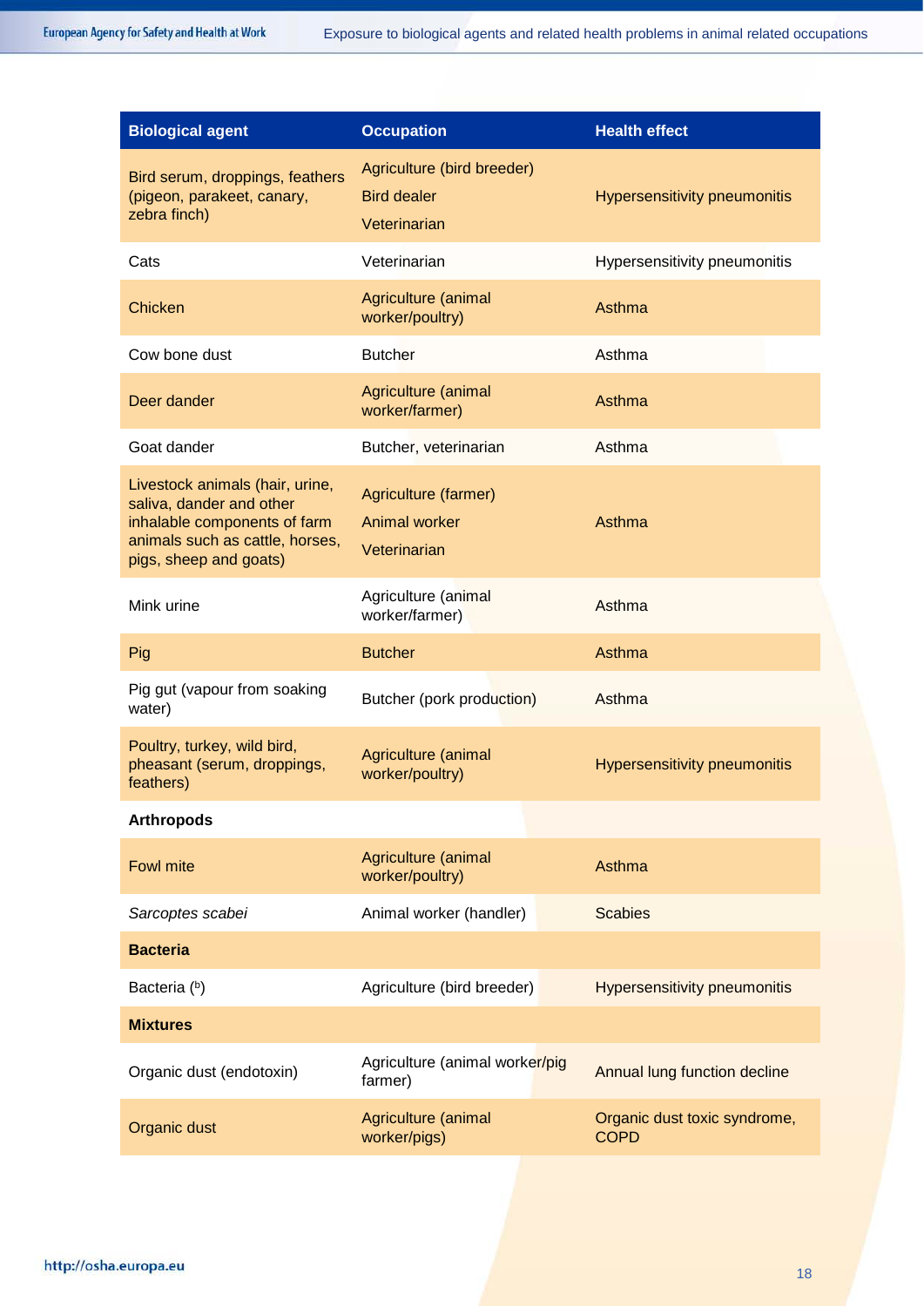| <b>Biological agent</b>                                      | <b>Occupation</b>                                     | <b>Health effect</b>                                   |
|--------------------------------------------------------------|-------------------------------------------------------|--------------------------------------------------------|
| Organic dust (endotoxin, mould<br>spores, infectious agents) | Agriculture (animal<br>worker/poultry and pig farmer) | Respiratory disease, lower<br>forced expiratory volume |
| <b>Parasites</b>                                             |                                                       |                                                        |
| Herring worm (Anisakis<br>simplex)                           | Agriculture (animal<br>worker/poultry farmer)         | Asthma<br>Hypersensitivity pneumonitis                 |
| <b>Plant material</b>                                        |                                                       |                                                        |
| Aromatic herbs                                               | <b>Butcher</b>                                        | Asthma                                                 |
| Marigold flour (Tagetes erecta)                              | Animal fodder                                         | Asthma                                                 |
| <b>Toxins/subcellular</b><br>pathogens                       |                                                       |                                                        |
| Aflatoxin                                                    | Agriculture (animal worker /<br>poultry farmer)       | Hepatotoxic, carcinogenic,<br>immunosuppressive        |
| Bacterial endotoxin                                          | Veterinarian                                          | $\binom{c}{c}$                                         |
| Mycotoxin                                                    | Veterinarian                                          | (c)                                                    |
| Allergenic biological agent                                  |                                                       |                                                        |

( a ) Allergenic biological agent.

( b No biological agent (exposure) was related to the corresponding health effect and occupation in one or more reviews.

 $\binom{c}{c}$ ) No health effect was related to the corresponding biological agent (exposure) and occupation in one or more reviews.

# **Exposure pattern, intentional versus unintentional use and available exposure limits**

Occupational exposure to biological agents can occur through the intentional use of specific microorganisms in the primary process (e.g. laboratories, biotechnological industries). It can also occur as more or less accidental or unintentional exposure that results from processes that involve many different microorganisms or working in environments in which **biological agents occur naturally because** the conditions are favourable for the growth of microorganisms. In general, biological agents are found in water, soil, plants and animals. Unintentional exposure is considered a serious issue in this group of occupations, as the related risk of exposure is not always obvious. Some of the health effects related to biological agents are rather unspecific, which makes it hard to estimate how frequently exposure to biological agents leads to disease. In cases of animal-related occupations, most of the exposure to biological agents is considered to be unintentional, and occurs, for instance, during contact with the animals, their body fluids and/or tissues and their faeces, but also during contact with animal feed (e.g. hay, grass, fodder beet, corn) and litter material (e.g. straw, sawdust). Depending on the composition of a specific material (e.g. availability of nutrients and water content), and its temperature and humidity (all important factors for the growth of micro-organisms), the type and quantity of micro-organisms and related biological agents, as well as the extent to which these micro-organisms survive and/or multiply, vary. The most common routes of exposure to biological agents are through inhaling airborne biological agents or by direct contact with animals or animal-related materials (mainly dermal and/or oral exposure).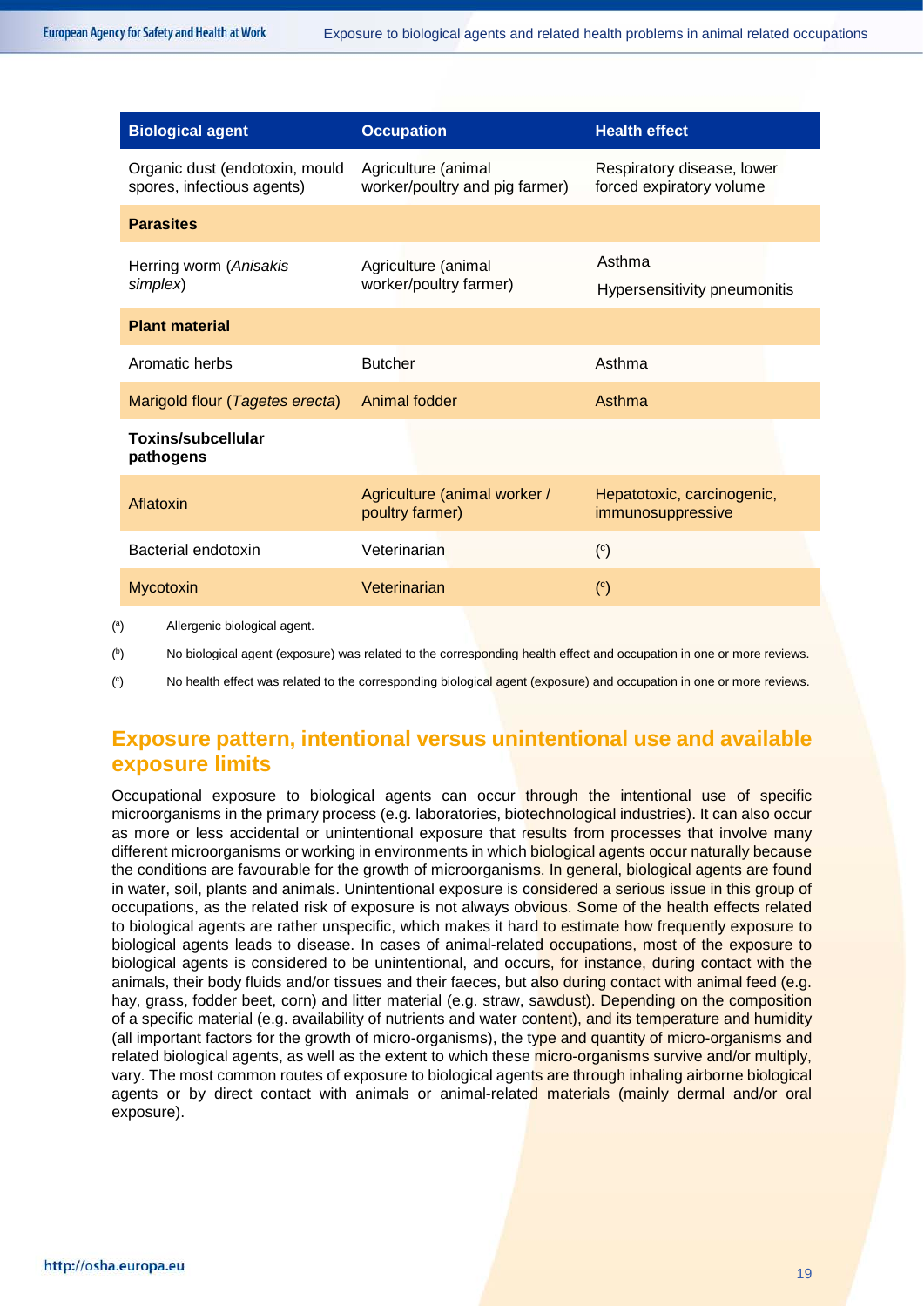### **Vulnerable groups**

Among workers in animal-related occupations, the groups that are most vulnerable to organic dust exposure are young workers; pregnant women; people with pre-existing diseases, such as lung diseases, allergies and asthma, and diabetes (because of increased risk of infections); and people with (other) chronic diseases, as well as immunosuppressed people.

Fungal spores, for example, are especially harmful to the lungs of the immunocompromised (Zukiewicz-Sobczak et al., 2013) and may induce asthma, allergic rhinitis and hypersensitivity pneumonitis, as mentioned above.



Moreover, on livestock farms, which are often family businesses that have a small number of people working on them and have a relatively high number of self-employed people, the situation is less easy to control than in laboratory animal facilities, as these farms are larger in scale and less advanced in terms of amenities and high levels of hygiene. Workers in a family business are therefore also considered a vulnerable group.

In addition, foreign

workers employed in the animal husbandry sector often do not speak the local language well, which makes them more vulnerable, as they may have problems in understanding guidance on hygiene and other guidelines and instructions that are not provided in their native language. As in other occupations, trainees and workers in their first jobs have less practical experience and are less aware of the risks. Occupational safety and health is often not a topic of focus during the training period and therefore new workers can often lack knowledge on, for instance, the principles of hygiene. In a study evaluating workrelated respiratory allergies among young workers (including laboratory animal personnel), Moscato et al. (2011) found that students starting career programmes who were exposed to allergens had a substantially higher frequency of specific sensitisation to work-related allergens, which in turn was related to atopy and bronchial hyper-responsiveness, in the first 2-3 years after exposure began. After this time, however, rates of sensitisation decreased. Furthermore, temporary or seasonal workers and undocumented workers are generally considered (more) vulnerable because they are often unaware and uninformed of the risks they are exposed to and may work under precarious conditions. Older workers are more susceptible to health problems, and, as a result of the ageing of the population, this group is increasing in size and may be increasing in these occupations too. Older workers are therefore also identified as a vulnerable group.

# **Emerging risks**

Emerging risks, as defined by the European Risk Observatory (EU-OSHA, 2007), cover newly created or newly identified risks, increasing risks or risks that are becoming widely known or established.

An expert forecast on emerging biological risks indicated that livestock may act as a reservoir of biological agents and potentially result in global epidemics/zoonoses including diseases such as severe acute respiratory syndrome (SARS), avian influenza, Ebola and Marburg virus disease, cholera, dengue fever, measles, meningitis, yellow fever, Q-fever, legionellosis, tuberculosis, and tularaemia, all of which may be relevant to animal-related occupations (EU-OSHA, 2007).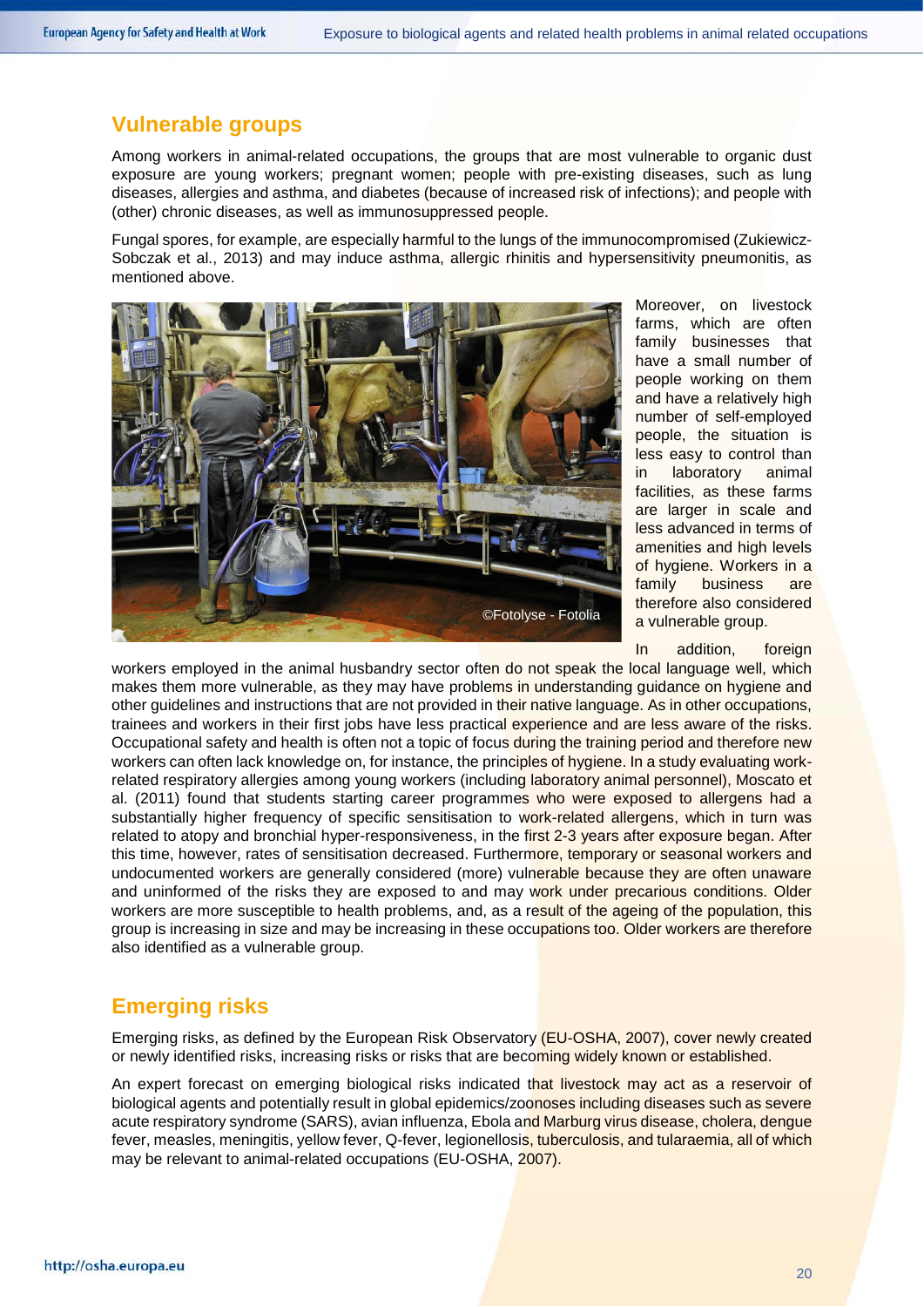Globalisation, different travelling and transport patterns have lead to a wider spread and higher incidence of diseases not usually seen in Europe from areas where they are endemic or within Europe (e.g. Crimean-Congo haemorrhagic fever spreading from the Balkans to Portugal and Spain), or to known diseases appearing in (workplace) settings where they have never before been observed (human dirofilariasis among veterinarians in central and eastern Europe, or sporotrichosis for example in veterinarians (caused by Sporothrix schenckii).

Furthermore, multidrug-resistant bacteria, partly due to the increased use of antibiotics in farming, are also considered an emerging risk, and potentially affect many people, including workers. As multidrugresistant bacteria are present in both animals and humans, the increased use of antibiotics is problematic for both. The way in which animals are bred may therefore need to change to decrease the demand for antibiotics.

In addition, several countries recognise the industrialisation of livestock farming as an emerging risk, as farms increase in size (more animals, more workers) and become more efficient in production. This also increases the risk of diseases spreading more easily. A more industrialised livestock farming model may also mean that workers perform only a limited number of specialised tasks, with longer exposure times to specific risks and less variety. Depending on the type of job/task, this could lead to a longer period of (high) exposure to, for instance, organic dust. There is also concern regarding the increase in industrialised farming in other countries, which would lead to more products being imported, possibly bringing new biological agents into the country, although outsourcing certain activities could also decrease risks locally. Industrialisation may lead to additional legal obligations for employers concerning risk assessment and documentation. More attention must therefore be paid to risk assessment and how this is legally framed.

# **Recommended policy measures (including preventive measures) for animal-related occupations**

Most of the policies identified in the expert interviews and focus groups with practitioners related to farming and the protection of agricultural workers.

### *OSH prevention*

For farm owners and their employees, existing policies on safe work include tools for workplace risk assessment, providing information on risks in the workplace, giving recommendations to improve risk management, demonstrations of the latest protective equipment for farmers, and providing training for safety representatives. For measures such as these to succeed, personal contact, for example, a farm visit from an advisor or OSH expert, is often an important factor. It is important to consider the farmers' knowledge of work processes, to make sure that these solutions are suitable in practice. It is also important that the rules are simple and easy to understand. Financial support for farmers to implement these measures would make it easier to improve the work environment.

### **Development of a risk assessment tool**

In the focus groups with workplace practitioners, it was recommended that a risk assessment tool be developed for assessing all tasks, obtaining an overview of possible risks, and finding solutions to these risks. The blueprint for a risk inventory and evaluation (RI&E) of biological agents, as well as guidance on allergens, both developed by the Netherlands Expertise Centre for Occupational Respiratory Disorders (NECORD) [\(www.nkal.nl/tools.asp\)](file://AGENCY.dom/SHARED/COMMONPROJECTS/Operational%20activities/4.7%20Awareness%20raising%20&%20Comm%202017/Publications/w834-ES-Biological-healthproblems-animals/For%20approval/www.nkal.nl/tools.asp), are considered good examples of available tools that could be used for this purpose.

### **Exposure assessment and measurements**

In France, in companies with workers reporting health complaints, local measurements (of biological agents to identify what the workers are exposed to) are taken, and advice and assistance are given to those workers that have a health complaint and to employers to improve work processes and reduce exposure to and prevent infection from biological agents (and their constituents, often endotoxins). Research (collecting occupational hygiene samples), monitoring and performing risk assessments at farms could become easier as the sector becomes more concentrated and industrialised, meaning that agricultural businesses increase in size and decrease in number.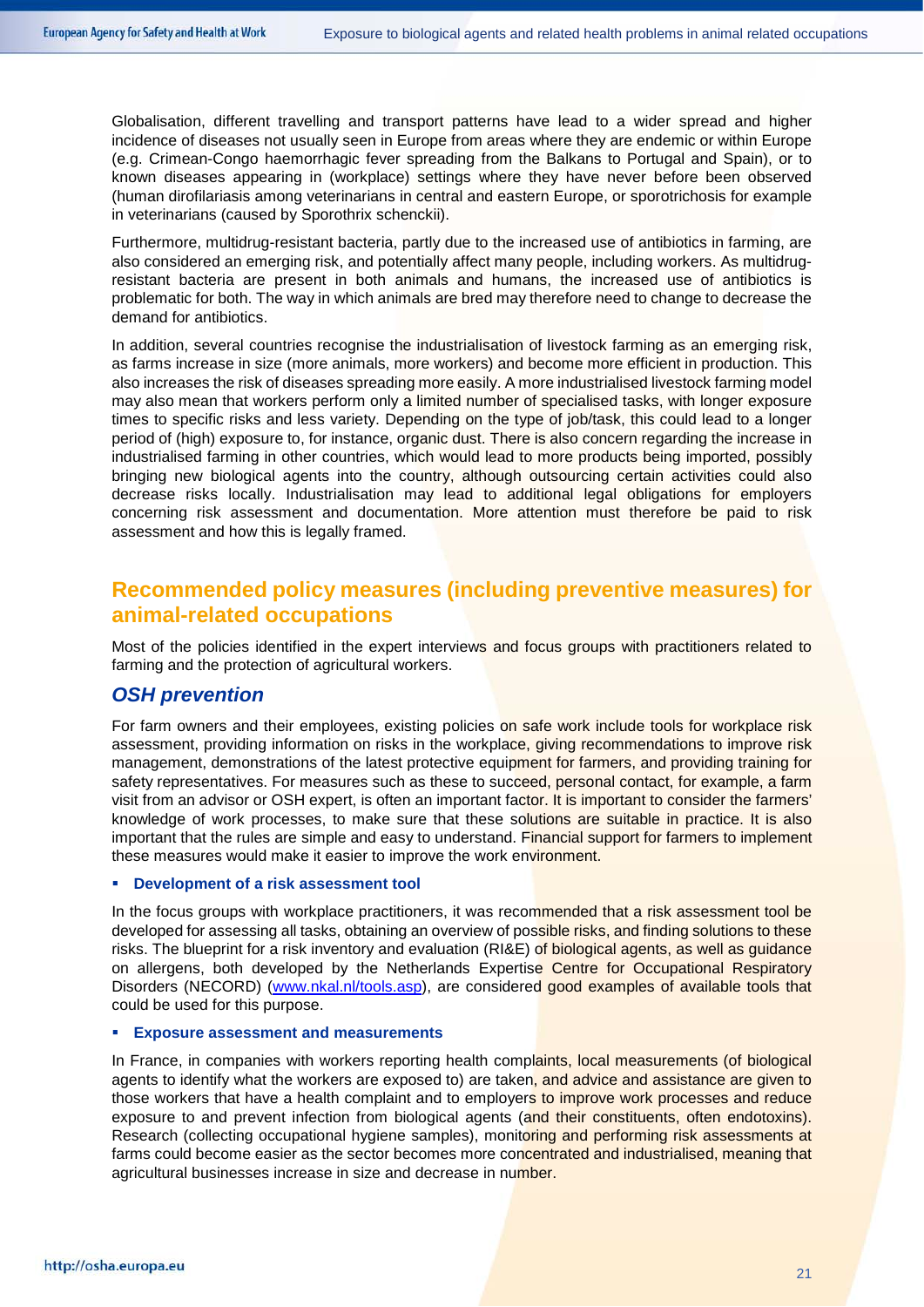#### **Occupational exposure limits**

Experts highlighted the need for clear maximum occupational exposure limits (OELs) for exposure to endotoxins that may put workers at considerable risk. An OEL could support the control of exposure on farms and would enable economic punishments or fines to be implemented.

However, the lack of (quantitative) data on exposure and on the associated health effects (the exposureeffect relationship) has hampered the actual derivation of OELs that are applicable in animal-related occupations. Although not specific to animal-related occupations, and not implemented as an official OEL, a health-based recommended OEL for endotoxin exposure (90 EU/m<sup>3</sup> eight-hour time-weighted average) (DECOS/NEG, 2010) has been derived in the Netherlands and Norway. In Scandinavia, the Nordic Expert Group (NEG) has examined moulds capable of producing effects that are toxic to human health and has calculated that the level of moulds in the air at which non-sensitised workers start to experience effects is about  $10^5$  spores/m<sup>3</sup> air (Eduard, 2006; Eduard, 2009). Based on the available scientific literature, the following *threshold limits or reference values* [\(https://oshwiki.eu/wiki/Bioaerosols\\_and\\_OSH\)](https://oshwiki.eu/wiki/Bioaerosols_and_OSH) are available for bioaerosols in occupational environments, including in animal-related occupations:

- Total number of bacteria:  $\leq 1.0 \times 10^{3}$  $\leq 1.0 \times 10^{3}$  $\leq 1.0 \times 10^{3}$ -7.0 × 10<sup>3</sup> colony forming units (<sup>3</sup>) (cfu)/m<sup>3</sup> for nonindustrial workplaces and  $\leq 7.5 \times 10^{2} - 1.0 \times 10^{7}$  cfu/m<sup>3</sup> for manufacturing and industrial premises.
- Gram-negative bacteria:  $1.0 \times 10^{3} 2.0 \times 10^{4}$  cfu/m<sup>3</sup> for manufacturing and industrial premises.
- Fungi:  $1.0 \times 10^{1}$ -1.0 ×  $10^{4}$  cfu/m<sup>3</sup> for non-industrial workplaces and ≤  $1.0 \times 10^{2}$ -1.0 ×  $10^{7}$  cfu/m<sup>3</sup> for manufacturing and industrial premises.
- Bacterial endotoxin: 0.005-0.2 µg/m<sup>3</sup> for productive and industrial processes.
- For pathogenic microorganisms there is no safety level; the threshold limit should be 0 cfu/m<sup>3</sup>.

### **Elimination of risks**

Advances in livestock breeding techniques as well as improvements in ergonomics and design that ensure workers' protection (including preventive measures against exposure to biological risks) should be taken into account when agricultural facilities are being designed and built. For example, ensuring good ventilation helps to reduce the risk of spreading multidrug-resistant bacteria.

Another option to consider is the automation of work processes and the separation of the worker from the areas and/or tasks that have high levels of exposure to, for instance, organic dust. One example given was that of a catch-robot used to clear sheds full of chickens.

### **Hygienic measures**

Recommendations relating to hygiene that will improve occupational safety and protection from biological agents on farms include separating living areas from occupational areas, changing clothes after work and using cleaning methods that avoid dust or aerosol formation.

The transport of animals is considered an important risk factor with regard to the spread of pathogens. Workers involved in the transport of animals and the farmers who own these animals should be made aware of the preventive measures they can take to prevent the spread of biological agents during transport, such as disinfecting the truck directly after transport.

### **Dust avoidance**

As mentioned, dust-related health problems are considered a serious problem. Measures exist to prevent the occurrence of farmer's lung and other farmers' diseases related to the growth of moulds and bacteria. These measures are especially directed towards the storage of hay and grains, and the methods of processing animal feed, litter or grains. Several examples of policies exist that provide guidance, for example, a practical booklet for pig farmers, to limit dust in pens. However, although some measures already exist for preventing organic dust exposure, there is still a great need for more measures to limit the risk of infection.

<span id="page-21-0"></span><sup>-&</sup>lt;br>(  $(3)$ 

Colony forming unit (cfu): a unit used to estimate the number of viable bacteria or fungal cells in a sample.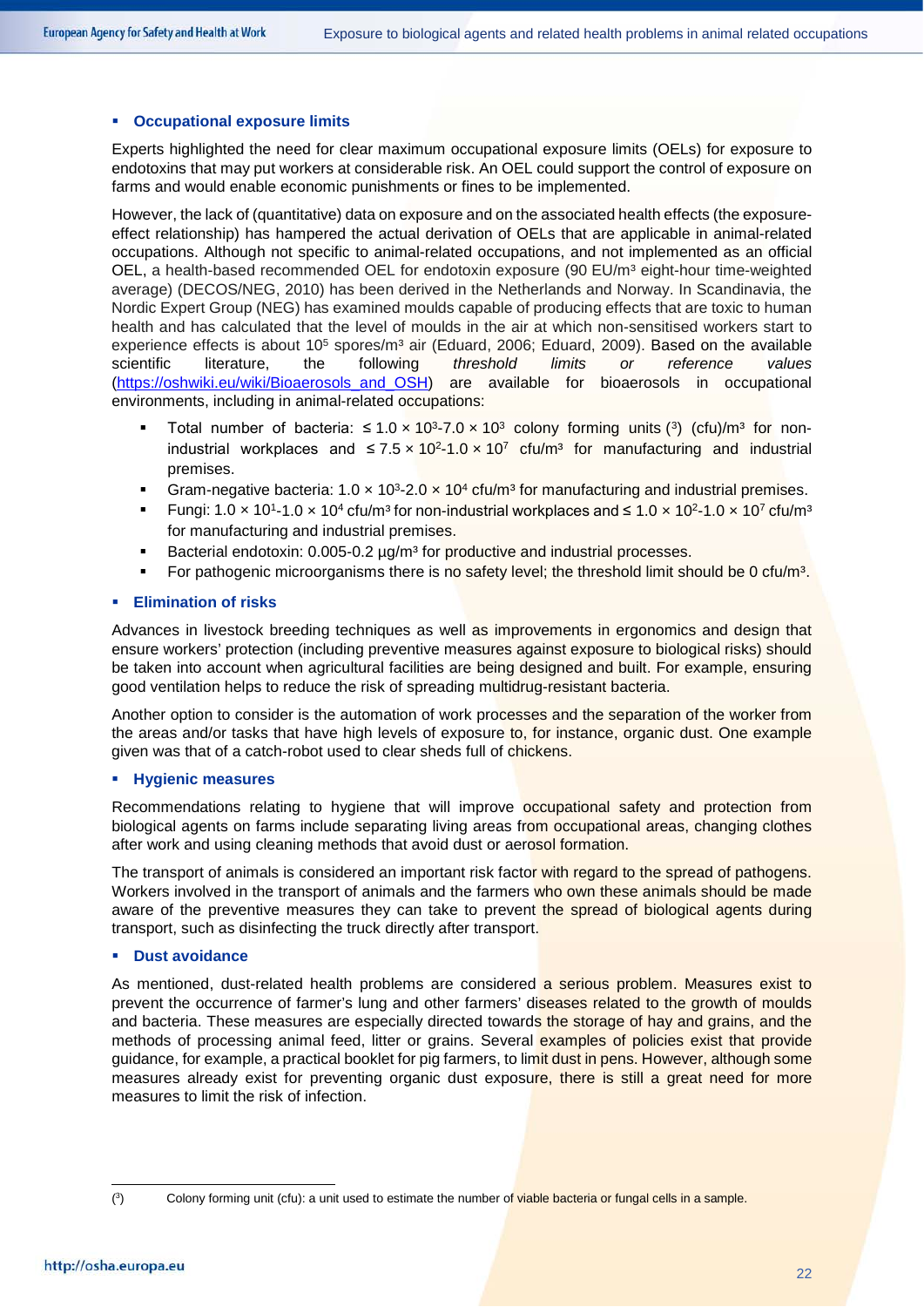#### **Personal protective equipment**

In farming, personal protective equipment (PPE) is often not worn or rejected by workers, possibly because of a lack of awareness. Another reason for the low levels of PPE use among farmers, may be the costs: they have to acquire PPE (such as respirators) themselves, which they consider to be expensive. A way to improve PPE use could include making PPE available for testing, free of charge. This has been tried with success in some countries. PPE use has also improved a little among the younger and better trained generation of farmers.

### **Training and information**

Occupational safety and health rules should apply to agriculture as they do to other industries. Farmers especially need more information on how to avoid exposure, how to reduce dust and endotoxin concentrations, and how to increase the use of PPE. An important first step would be to inform and educate farmers on regulations and rules in a clear, understandable and practical way. A second step would be to change the way that farmers work, to encourage in them an attitude of taking better care of their own health. To promote this change, practical training sessions should be considered for older generations, but training could also be provided for the new generations of farmers early on in their school curriculum, providing information on specific topics and through vocational schools. On-site training would probably be the best-fitting learning option for farmers; however, it would probably be more realistic and cost-saving to provide e-training on risk prevention.

Farmers should learn to perform a workplace risk assessment (for every work location and every work task) and to implement improvements (e.g. control of dust exposure) based on the results of the risk assessment.

Farmers should also be made more aware of the negative health effects that are linked to the way they work. For instance, the links between chronic respiratory diseases or zoonotic diseases and farm work are less obvious to farmers than the links between the work they do and serious work accidents, but these connections should also be considered in safety procedures.

Disseminating information to workers and training them are equally important, especially for foreign workers (who are a vulnerable group), as they may be unaware of the risks and may not understand occupational safety and health rules. The French 'Certiphyto' ([4\)](#page-22-0) scheme in agriculture has been put forward as a successful example that includes a requirement that workers achieve certification to be able to carry out certain work. A certificate as a job requirement for foreign workers would enable them to learn about how exposure can be controlled before starting work.

### *Avoiding the spread of antibiotic resistance*

To decrease the use of antibiotics in animal farming, more detailed rules and regulations may be needed, embedded in public health or OSH legislation and as part of veterinary medicine practice. Better information, education and training could decrease the use of antibiotics. Breeders and veterinarians could cooperate on alternative strategies to the use of antibiotics. Explaining that the health-related risks linked to antibiotic use are connected to the financial risks can motivate breeders to change their behaviour and stop them from purchasing antibiotics abroad. Furthermore, awareness among the general public and consumers about how animal health and human health are connected (stressing the importance of preventing multidrug resistance, lowering the use of antibiotics, improving the understanding of zoonoses and infection by zoonotic vectors) could put pressure on farmers to change the way they breed their animals and to search for alternative methods of ensuring their animals' welfare instead of using antibiotics.

Farmers should also be made aware that when they seek medical treatment they should inform physicians about their work with animals that entails the use of antibiotics and therefore the possible presence of multidrug-resistant bacteria. Health checks for farmers for the presence of multidrugresistant bacteria (such as MRSA) could also be carried out, for example by occupational health services such as those established in Finland.

<span id="page-22-0"></span><sup>.&</sup>lt;br>( <sup>4</sup>) Website of the French Ministry of Agriculture and Food, how to **get a certificate for phytopharmaceutical products** (pharmaceutical agents of plant origin): [http://mesdemarches.agriculture.gouv.fr/demarches/exploitation-agricole/creer-ou](http://mesdemarches.agriculture.gouv.fr/demarches/exploitation-agricole/creer-ou-ceder-une-exploitation/article/certiphyto-obtenir-le-certificat)[ceder-une-exploitation/article/certiphyto-obtenir-le-certificat](http://mesdemarches.agriculture.gouv.fr/demarches/exploitation-agricole/creer-ou-ceder-une-exploitation/article/certiphyto-obtenir-le-certificat)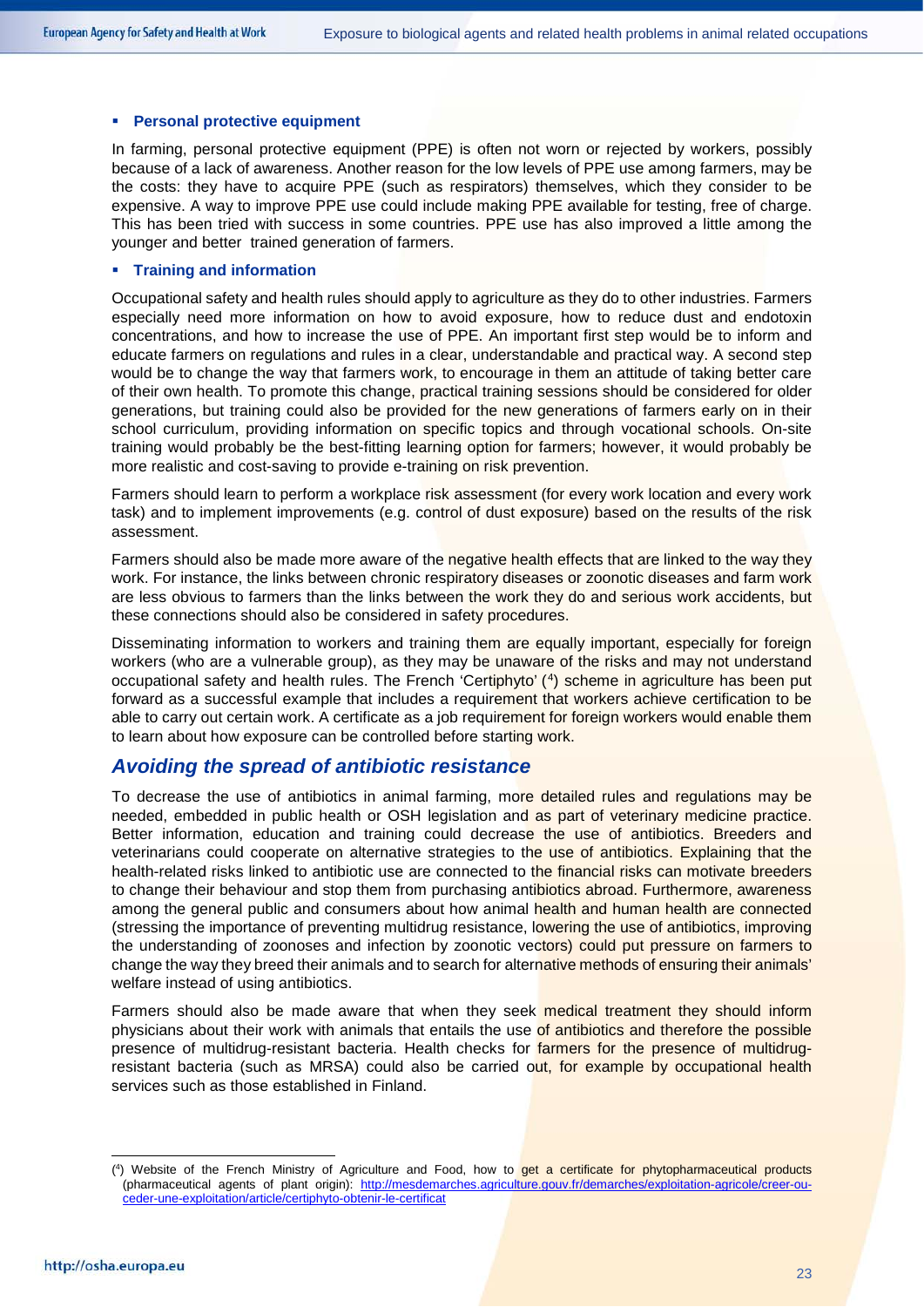In some countries, guidelines are available for inspectors visiting pig farms that include information on how to perform effective surveillance and ensure protection.

### *Occupational health services*

Finland operates a unique system, the Farmers' Occupational Health Services (FOHS), which provides information, education, awareness-raising, advice and guidance on PPE, and monitoring. It also performs frequent health checks on farms, for example for farmers' lung. In addition, the FOHS can give recommendations regarding a person's ability or suitability to work given specific risks in the work environment. This is especially relevant with regard to vulnerable workers. Furthermore, regular revisions of occupational healthcare recommendations, and a blue book for occupational health inspections, are part of the service. Unfortunately, not all farms in Finland are covered by this service, but the example of the FOHS could be followed in other countries.

### **Conclusion**

Workers in animal-related occupations are clearly at risk of infection due to unintentional exposure to bacteria, fungi, parasites, prions, organic dust (which is a mixture of (products of) biological agents), and allergenic agents, namely animal-derived antigens and toxins/pathogens. Diseases due to biological agents are widespread, which is partly as a result of the great variety in the types of exposure observed in the occupations that involve interactions with animals (e.g. abattoir workers, livestock workers and veterinarians), but also because of a lack of knowledge on prevention measures and basic hygiene rules that help to avoid exposure. Existing policy measures for animal-related occupations are directed towards the prevention of exposure to organic dust, exposure to MRSA in pig farms and farmer's lung. A number of measures have been proposed to reduce the risks in animal-related occupations including risk prevention, regulation and policy planning in occupational safety and health, monitoring and inspection, developing targeted workplace risk assessment tools, providing training and information and awareness raising. Awareness should especially be raised about the risks of exposure to biological agents in vulnerable groups such as pregnant women, young, temporary, seasonal and foreign workers, people with pre-existing diseases and immunocompromised people, as well as people working in family businesses in animal farming. Finally, preventive measures should be taken for a number of emerging risks, such as the wider geographical spread of some pathogens, risks linked to structural changes in agriculture and the spread of antibiotic resistance. Knowledge could also be improved about the causes of allergies linked to exposure to biological agents in workers in these professions, to avoid serious respiratory diseases that lead to impairment and to organise better and more targeted prevention.

### **References**

- Adler, B., de la Peña Moctezuma, A., 2010. Leptospira and leptospirosis. Vet. Microbiol. 140, 287-296. doi:10.1016/j.vetmic.2009.03.012.
- Applebaum, K.M., Graham, J., Gray, G.M., LaPuma, P., McCormick, S.A, Northcross, A., Perry, M.J., 2016. An overview of occupational risks from climate change. Curr. Environ. Heal. Reports 3, 13-22. doi:10.1007/s40572-016-0081-4.
- Barros, M.B.D.L., de Almeida Paes, R., Schubach, A.O., 2011. Sporothrix schenckii and sporotrichosis. Clin. Microbiol. Rev. 24, 633-654. doi:10.1128/CMR.00007-11.
- Basinas, I., Sigsgaard, T., Kromhout, H., Heederik, D., Wouters, I.M., Schlünssen, V., 2013. A comprehensive review of levels and determinants of personal exposure to dust and endotoxin in livestock farming. J. Expo. Sci. Environ. Epidemiol. 25, 123-137. doi:10.1038/jes.2013.83.
- Breitschwerdt, E.B., Maggi, R.G., Chomel, B.B., Lappin, M.R., 2010. Bartonellosis: An emerging infectious disease of zoonotic importance to animals and human beings. J. Vet. Emerg. Crit. Care 20, 8-30.
- Cambra-López, M., Aarnink, A.J., Zhao, Y., Calvet, S., Torres, A.G., 2010. Airborne particulate matter from livestock production systems: A review of an air pollution problem. Environ. Pollut. 158, 1-17. doi:10.1016/j.envpol.2009.07.011.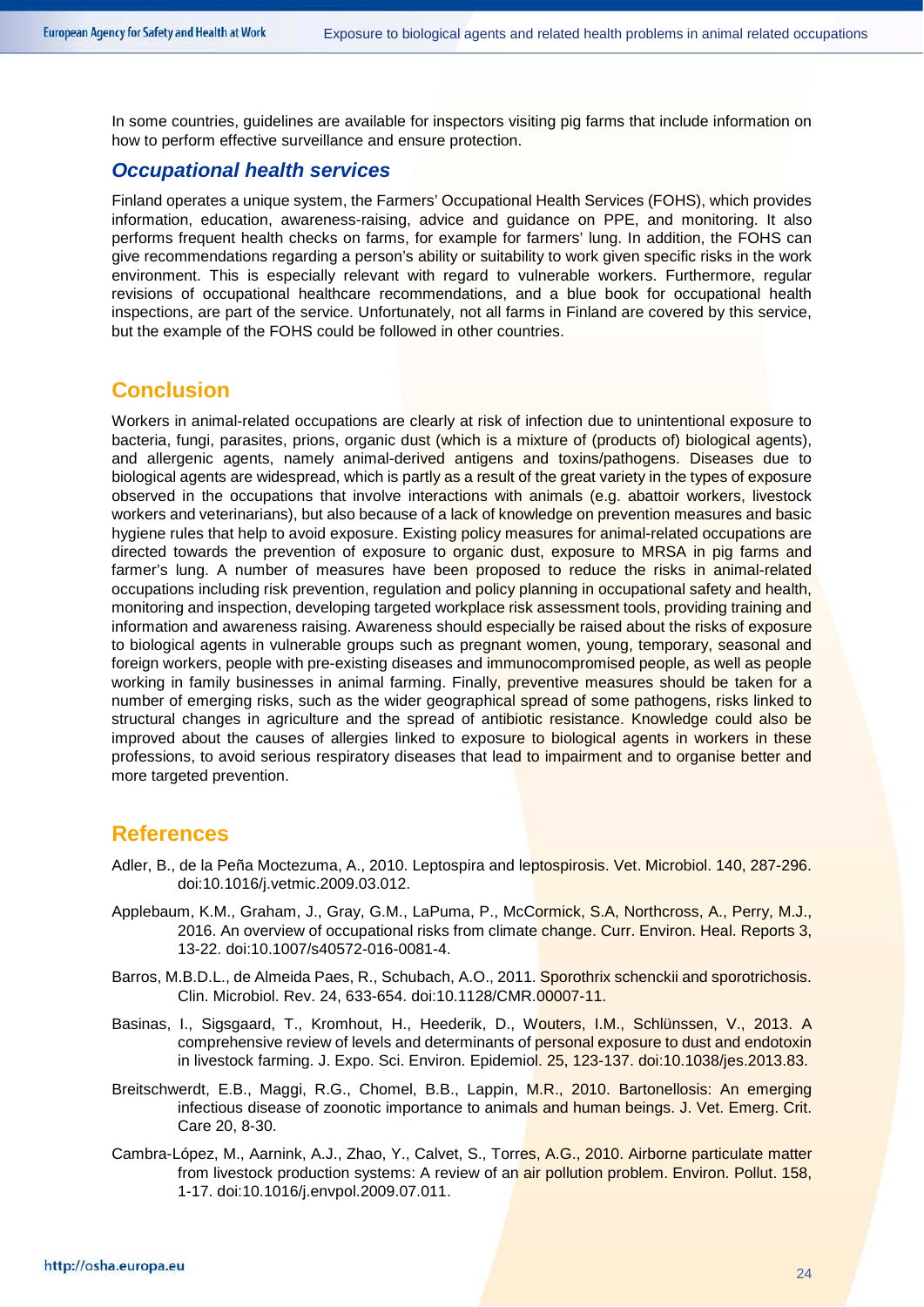- Canini, L., 2010. Zoonoses in France evaluation of the knowledge of physicians and veterinarians [Les zoonoses en France — Evaluation des connaissances des médecins et vétérinaires]. INP Toulouse, Ecole Nationale Veterinaire, Thesis 10 – TOU 3 – 4061.
- Cano-Jiménez, E., Acuña, A., Botana, M.I., Hermida, T., González, M.G., Leiro, V., Martín, I., Paredes, S., Sanjuán, P., 2016. Farmer' s lung disease. A review. Arch. Bronconeumol. 52, 321-328.
- Chethan Kumar, H.B., Lokesha, K.M., Madhavaprasad, C.B., Shilpa, V.T., Karabasanavar, N.S., Kumar, A., 2013. Occupational zoonoses in zoo and wildlife veterinarians in India: A review. Vet. World 6, 605-613. doi:10.5455/vetworld.2013.605-613
- Corradi, M., Ferdenzi, E., Mutti, A., 2012. The characteristics, treatment and prevention of laboratory animal allergy. Review. Lab Anim. 42, 26-33.
- De Schryver, A., De Schrijver, K., François, G., Hambach, R., van Sprundel, M., Tabibi, R., Colosio, C., 2015. Hepatitis E virus infection: An emerging occupational risk? Occ. Med. 65, 667-672.
- Diaz-Guzman, E., Aryal, S., Mannino, D.M., 2012. Occupational chronic obstructive pulmonary disease. An update. Clin. Chest Med. 33, 625-636.
- Dorko, E., Rimárová, K., Pilipčinec, E., 2012. Influence of the environment and occupational exposure on the occurrence of Q fever. Cent. Eur. J. Public Health 20, 208-214.
- Doyle, M.E., Hartmann, F.A., Lee Wong, A.C., 2012. Methicillin-resistant staphylococci: implications for our food supply? Anim. Heal. Res. Rev. 13, 157-180.
- Dungan, R.S., 2010. Board-invited review: Fate and transport of bioaerosols associated with livestock operations and manures. J. Anim. Sci. 88, 3693-3706. doi:10.2527/jas.2010-3094.
- Duquenne, P., Marchand, G., Duchaine, C., 2013. Measurement of endotoxins in bioaerosols at workplace: A critical review. Ann. Occup. Hyg. 57:2, 137-172. doi:10.1093/annhyg/mes051.
- Dutch Expert Committee on Occupational Safety (DECOS) / Nordic Expert Group (NEG). 2010. Endotoxins. Health-based recommended occupational exposure limit. Publication no. 2010/04OSH. The Hague: Health Council of the Netherlands.
- Dutkiewicz, J., Cisak, E., Sroka, J., Wojcik-Fatla, A., Zajac, V., 2011. Biological agents as occupational hazards — selected issues. Ann. Agric. Environ. Med. 18, 286-293.
- Eduard, W., 2006. The Nordic Expert Group for Criteria Documentation of Health Risks from Chemicals: 139. Fungal spores. Arbetslivsinstitutet, Arbete och Hälsa 2006:21. Available at: [http://www.inchem.org/documents/kemi/kemi/ah2006\\_21.pdf.](http://www.inchem.org/documents/kemi/kemi/ah2006_21.pdf)
- Eduard, W., 2009. Fungal spores: A critical review of the toxicological and epidemiological evidence as a basis for occupational exposure limit setting. Crit. Rev. Toxicol. 39 (10), 799-864.
- EU-OSHA (European Agency for Safety and Health at Work), 2007. Expert forecast on emerging biological risks related to occupational safety and health. European Risk Observatory 2 report EN 3. Bilbao: EU-OSHA. Available at: [https://osha.europa.eu/en/publications/report-expert](https://osha.europa.eu/en/publications/report-expert-forecast-emerging-biological-risks-related-occupational-safety-and-health)[forecast-emerging-biological-risks-related-occupational-safety-and-health](https://osha.europa.eu/en/publications/report-expert-forecast-emerging-biological-risks-related-occupational-safety-and-health)
- EU-OSHA (European Agency for Safety and Health at Work), 2008. Occupational skin diseases and dermal exposure in the European Union (EU-25): policy and practice overview. Bilbao: EU-OSHA. Available at: [https://osha.europa.eu/en/publications/report-skin-diseases-and-dermal](https://osha.europa.eu/en/publications/report-skin-diseases-and-dermal-exposure-policy-and-practice-overview)[exposure-policy-and-practice-overview](https://osha.europa.eu/en/publications/report-skin-diseases-and-dermal-exposure-policy-and-practice-overview)
- EU-OSHA (European Agency for Safety and Health at Work), 2009. Biological agents and pandemics: review of the literature and national policies. Bilbao: EU-OSHA. Available at: [https://osha.europa.eu/es/publications/literature\\_reviews/lit\\_review\\_biological-agents/view](https://osha.europa.eu/es/publications/literature_reviews/lit_review_biological-agents/view)
- EU-OSHA (European Agency for Safety and Health at Work), 2019. Biological agents and work-related diseases: results of a literature review, expert survey and analysis of monitoring systems. Available at: [https://osha.europa.eu/en/publications/biological-agents-and-work-related](https://osha.europa.eu/en/publications/biological-agents-and-work-related-diseases-results-literature-review-expert-survey-and/view)[diseases-results-literature-review-expert-survey-and/view](https://osha.europa.eu/en/publications/biological-agents-and-work-related-diseases-results-literature-review-expert-survey-and/view)
- EU-OSHA (European Agency for Safety and Health at Work), 2020. Biological agents and work-related diseases. Final report.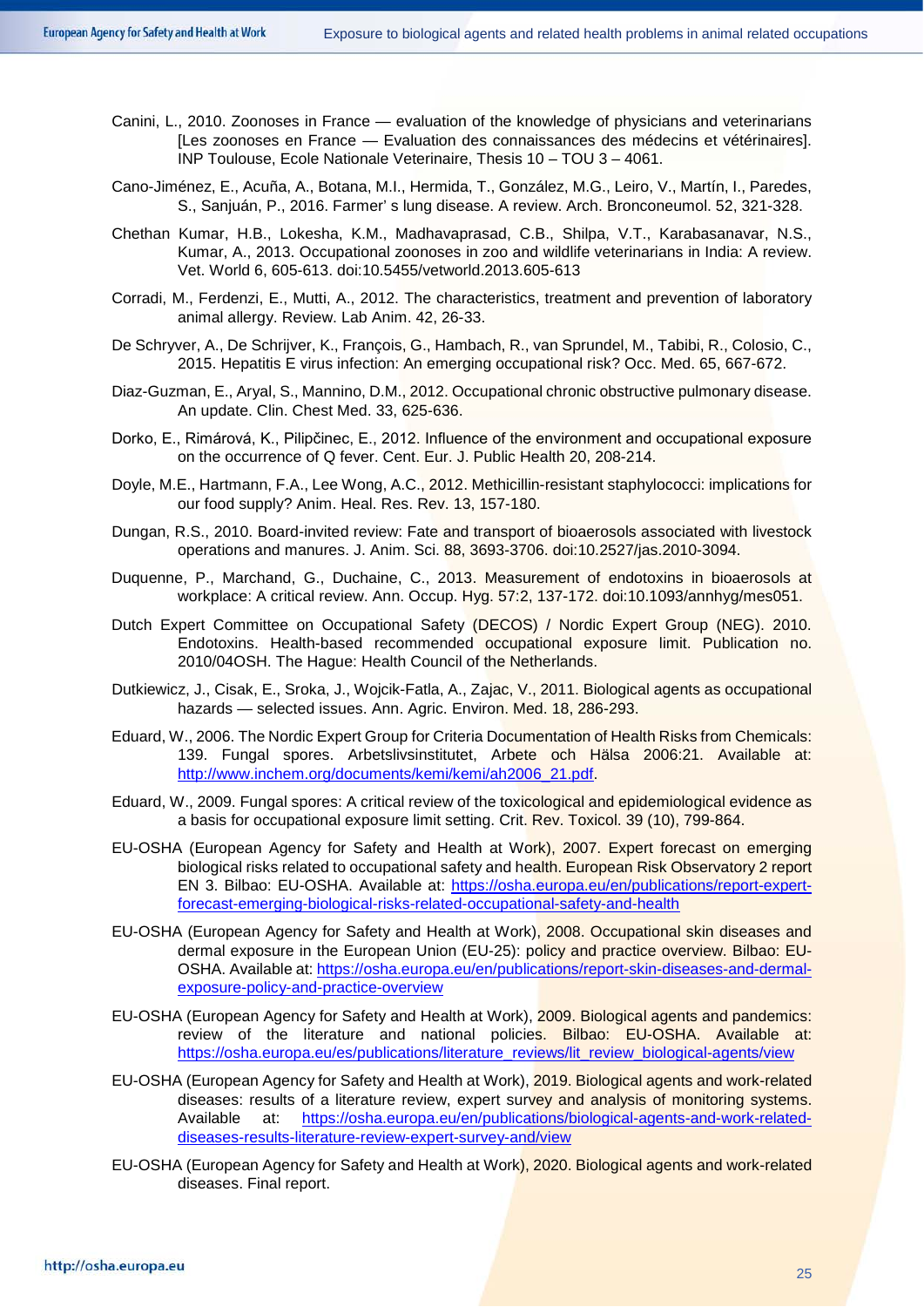- Feary, J.R., 2012. Asthma and allergic disease: Their relation with Necator americanus and other helminth infections. PhD thesis. University of Nottingham (available at: [http://eprints.nottingham.ac.uk/12411/1/JRF\\_Thesis\\_appendix\\_A\\_removed.pdf\)](http://eprints.nottingham.ac.uk/12411/1/JRF_Thesis_appendix_A_removed.pdf).
- Gangurde, H.H., Gulecha, V.S., Borkar, V.S., Mahajan, M.S., Khandare, R.A., Mundada, A.S., 2011. Swine influenza A (H1N1 virus): A pandemic disease. Syst. Rev. Pharm. 2, 110-124. doi:10.4103/0975-8453.86300.
- Ganter, M., 2015. Zoonotic risks from small ruminants. Vet. Microbiol. 181, 53-65. doi:10.1016/j.vetmic.2015.07.015.
- Gerardi, D., 2010. Building-related illness. Clin. Pulm. Med. 17, 276-281. doi:10.1097/CPM.0b013e3181fa1448
- Guardabassi, L., Larsen, J., Weese, J.S., Butaye, P., Battisti, A., Kluytmans, J., Lloyd, D.H., Skov, R.L., 2013. Public health impact and antimicrobial selection of methicillin-resistant staphylococci in animals. J. Glob. Antimicrob. Resist. 1, 55-62. doi:10.1016/j.jgar.2013.03.011.
- Haagsma, J.A., Tariq, L., Heederik, D.J.J., Havelaar, A.H., 2012. Infectious disease risks associated with occupational exposure: a systematic review of the literature. Occup. Env. Med. 69, 140- 146.
- Halsby, K.D., Walsh, A.L., Campbell, C., Hewitt, K., Morgan, D., 2014. Healthy animals, healthy people: Zoonosis risk from animal contact in pet shops — A systematic review of the literature. PLoS One 9, e89309. doi:10.1371/journal.pone.0089309
- Hardin, A., Crandall, P.G., Stankus, T., 2011. The zoonotic tuberculosis syndemic: a literature review and analysis of the scientific journals covering a multidisciplinary field that includes clinical medicine, animal science, wildlife management, bacterial evolution, and food safety. Sci. Technol. Libr. 30, 20-57.
- Honarmand, H., 2012. Q fever: An old but still a poorly understood disease. Interdiscip. Perspect. Infect. Dis. 2012, 131932 8pp. doi:10.1155/2012/131932.
- Islam, M.A., Khatun, M.M., Werre, S.R., Sriranganathan, N., Boyle, S.M., 2013. A review of Brucella seroprevalence among humans and animals in Bangladesh with special emphasis on epidemiology, risk factors and control opportunities. Vet. Microbiol. 166, 317-326. doi:10.1016/j.vetmic.2013.06.014.
- Jeal, H., Jones, M., 2010. Allergy to rodents: An update. Clin. Exp. Allergy 40, 1593-1601.
- Jeffries, C.L., Mansfield, K.L., Phipps, L.P., Wakeley, P.R., Mearns, R., Schock, A., Bell, S., Breed, A.C., Fooks, A.R., Johnson, N., 2014. Louping ill virus: An endemic tick-borne disease of Great Britain. J. Gen. Virol. 95, 1005-1014. doi:10.1099/vir.0.062356-0.
- Kozdruń, W., Czekaj, H., Stys, N., 2015. Avian zoonoses A review. Bull. Vet. Inst. Pulawy 59, 171- 178. doi:10.1515/bvip-2015-0026.
- Lenters, V., Basinas, I., Beane-Freeman, L., Boffetta, P., Checkoway, H., Coggon, D., Portengen, L., Sim, M., Wouters, I.M., Heederik, D., Vermeulen, R., 2010. Endotoxin exposure and lung cancer risk: a systematic review and meta-analysis of the published literature on agriculture and cotton textile workers. Cancer Causes Control 21, 523-55. doi:10.1007/s10552-009- 9483-z.
- Lewis, H.C., Wichmann, O., Duizer, E., 2010. Transmission routes and risk factors for autochthonous hepatitis E virus infection in Europe: A systematic review. Epidemiol. Infect. 138, 145-166. doi:10.1017/S0950268809990847.
- Lundin, J.I., Checkoway, H., 2009. Endotoxin and cancer. **Env. Heal. Perspect. 117, 1344-1350.** doi:10.1289/ehp.0800439
- May, S., Romberger, D.J., Poole, J., 2012. Respiratory health effects of large animal farming environments. J. Toxicol. Environ. Health. B. Crit. Rev. 15, 524-41. doi:10.1080/10937404.2012.744288.
- McDaniel, C.J., Cardwell, D.M., Moeller, R.B., Gray, G.C., 2014. Humans and cattle: A review of bovine zoonoses. Vector-Borne Zoonotic Dis. 14, 1-19. doi:10.1089/vbz.2012.1164.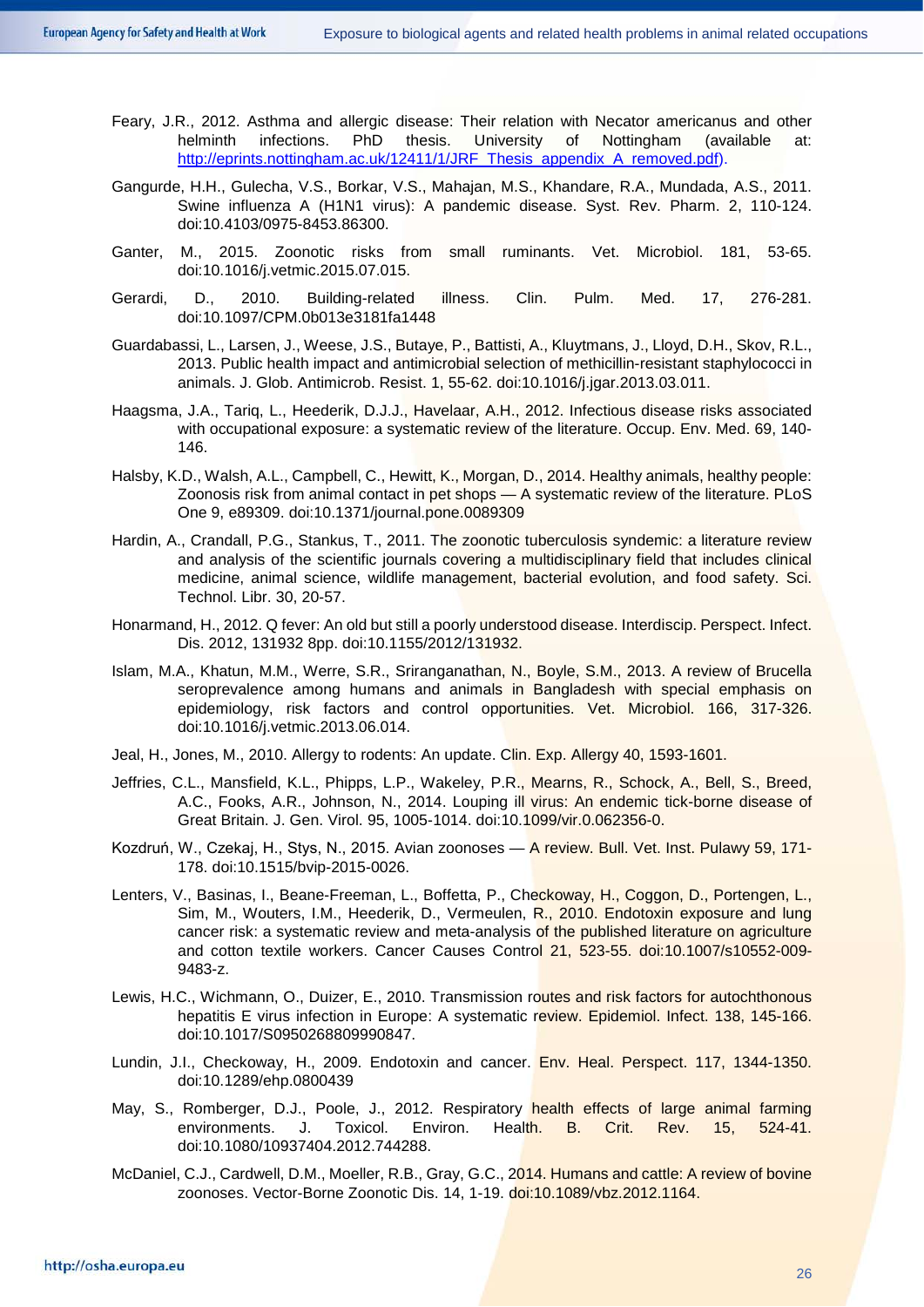- Méheust, D., Le Cann, P., Reboux, G., Millon, L., Gangneux, P., 2014. Indoor fungal contamination: health risks and measurement methods in hospitals, homes and workplaces. Crit. Rev. Microbiol. 40, 248-260.
- Montano, D., 2014. Chemical and biological work-related risks across occupations in Europe: A review. J. Occup. Med. Toxicol. 9, 28. doi:10.1186/1745-6673-9-28.
- Morrissey, H., Cotton, J., Ball, P., 2014. Q-fever and Australian farmers: Is the health system paying enough attention ? A literature review. Aust. J. Pharmacol. 95, 64-67.
- Nicholson, P.J., Mayho, G. V., Roomes, D., Swann, A.B., Blackburn, B.S., 2010. Health surveillance of workers exposed to laboratory animal allergens. Occup. Med. (Chic. Ill) 60, 591-597. doi:10.1093/occmed/kqq150
- Nordgren, T.M., Bailey, K.L., 2016. Pulmonary health effects of agriculture. Curr. Opin. Pulm. Med. 22, 144-149.
- Omland, O., Würtz, E.T., Aasen, T.B., Blanc, P., Brisman, J.B., Miller, M.R., Pedersen, O.F., Schlünssen, V., Sigsgaard, T., Ulrik, C.S., Viskum, S., 2014. Occupational chronic obstructive pulmonary disease: A systematic literature review. Scand. J. Work. Environ. Health 40, 19- 35. doi:10.5271/sjweh.3400.
- Pavio, N., Mansuy, J.-M., 2010. Hepatitis E in high-income countries. Curr. Opin. Infect. Dis. 23, 521- 527. doi:10.1097/QCO.0b013e3283638104.
- Poole, J.A., 2012. Farming-associated environmental expo-sures and effect on atopic diseases. NIHPublic Access. Ann. Allergy Asthma Immunol. 109, 93-98. doi:10.1097/MPG.0b013e3181a15ae8.Screening
- Quirce, S., Bernstein, J.A., 2011. Old and new causes of occupational asthma. Immunol. Allergy Clin. North Am. 31, 677-698.
- Quirce, S., Vandenplas, O., Campo, P., Cruz, M.J., de Blay, F., Koschel, D., Moscato, G., Pala, G., Raulf, M., Sastre, J., Siracusa, a., Tarlo, S.M., Walusiak-Skorupa, J., Cormier, Y., 2016. Occupational hypersensitivity pneumonitis: An EAACI position paper. Allergy Eur. J. Allergy Clin. Immunol. 71, 765-779. doi:10.1111/all.12866
- Raulf, M., 2016. Allergen component analysis as a tool in the diagnosis of occupational allergy. Curr. Opin. Allergy Clin. Immunol. 16, 96-100.
- Raulf-Heimsoth, M., Sander, I., Kespohl, S., van Kampen, V., Brüning, T., 2011. Seltene und neueberufliche Inhalationsallergene. Allergologie 34, 27-32.
- Raulf-Heimsoth, M., van Kampen, V., Kespohl, S., Sander, I., Merget, R., Brüning, T., 2012. Inhalationsallergien am Arbeitsplatz. Bundesgesundheitsblatt — Gesundheitsforsch. Gesundheitsschutz 55, 363-372. doi:10.1007/s00103-011-1432-9.
- Samadi, S., Wouters, I.M., Heederik, D.J.J., 2013. A review of bio-aerosol exposures and associated health effects in veterinary practice. Ann. Agric. Environ. Med. 20, 206-221.
- Sayed, I.M., Vercouter, A.-S., Abdelwahab, S.F., Vercauteren, K., Meuleman, P., 2015. Is hepatitis E virus an emerging problem in industrialized countries? Hepatology, 62 (6), 1883-1892. doi: 10.1002/hep.27990.
- Selman, M., Lacasse, Y., Pardo, A.; Cormier, Y., 2010. Hypersensitivity pneumonitis caused by fungi. Ann. Am. Thorac Soc. 7, 229-236.
- Sennekamp, J., 2011. Der aktuelle Katalog der Antigene, Krankheitsbilder und Risikoberufe der exogen-allergischen Alveolitis. Atemw.-Lungenkrkh. 37, 238-249
- Seyfarth, F., Eisner, U.C.N.P., 2010. Pilzinfektionen der Haut als Aufgabe für die Berufsdermatologie. Dermatologie, Beruf und Umwelt 58, 119-127.
- Smith, A.L., 2011. Use of a systematic review to inform the infection risk for biomedical engineers and technicians servicing biomedical devices. Australias Phys. Eng. Sci. Med. 34, 431-440. doi:10.1007/s13246-011-0103-3.